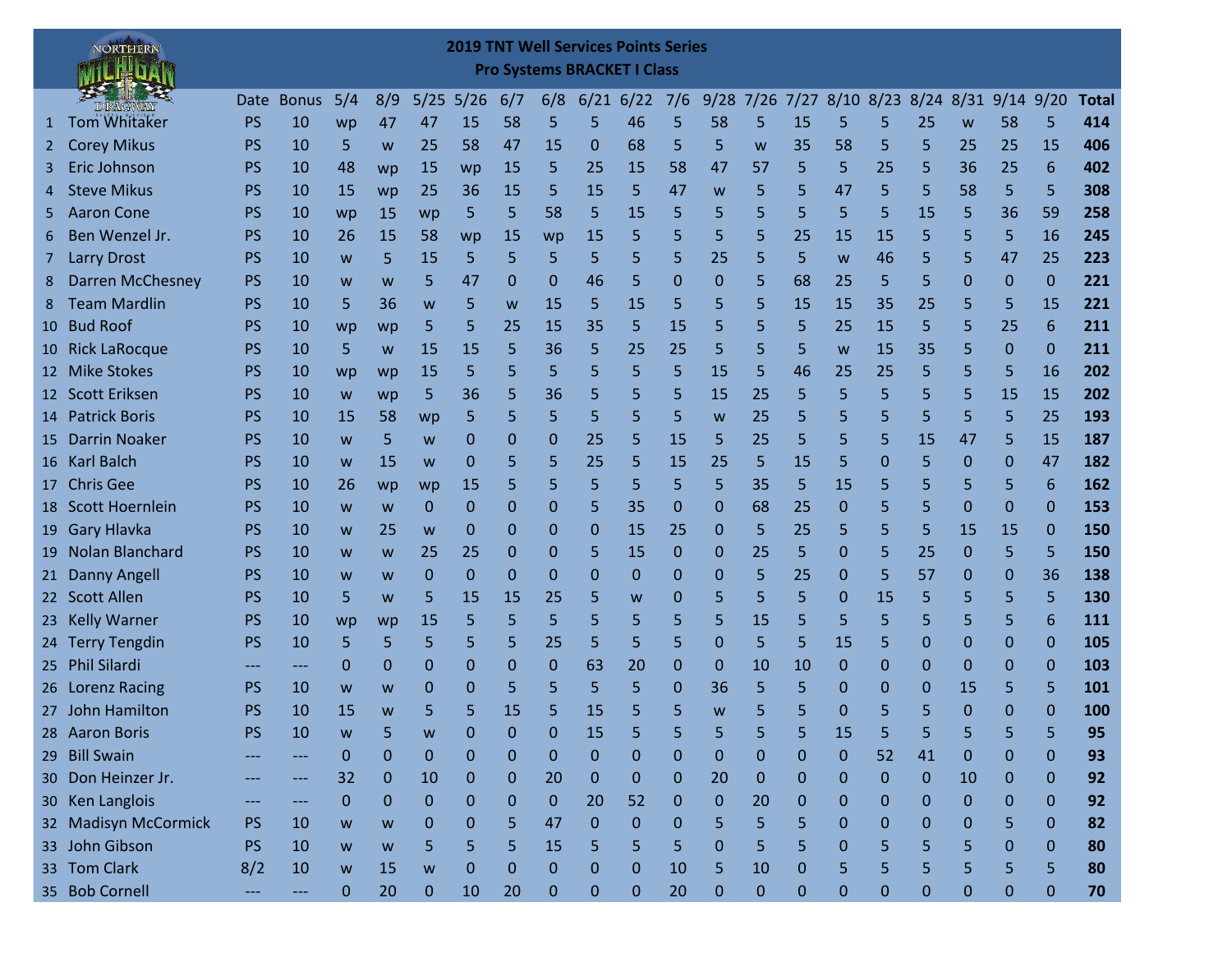| 35 | <b>Brian Peterson</b>  | PS                | 10    | w            | w            | O            | 0  | 0            | 0            | 5            | 0  | 0            | 0            | 15           | 35       | 5            | 0            | 0            | 0            | 0            | 0            | 70 |
|----|------------------------|-------------------|-------|--------------|--------------|--------------|----|--------------|--------------|--------------|----|--------------|--------------|--------------|----------|--------------|--------------|--------------|--------------|--------------|--------------|----|
|    | 35 Ron Hagar           |                   | ---   | $\mathbf{0}$ | 0            | 0            | 0  | 0            | 0            | 0            | 0  | 0            | 0            | 30           | 0        | 0            | 30           | 10           | 0            | 0            | $\mathbf{0}$ | 70 |
| 38 | <b>Keith Helsel</b>    | <b>PS</b>         | 10    | W            | W            | 0            | 0  | 0            | 5            | 5            | 5  | 0            | 0            | 5            | 5        | 0            | 5            | 25           | 0            | $\mathbf 0$  | $\mathbf{0}$ | 65 |
|    | 39 Alan Hodder         |                   | ---   | $\Omega$     | 0            | $\mathbf{0}$ | 0  | 0            | 0            | 0            | 0  | 0            | 0            | $\mathbf{0}$ | 0        | 0            | 63           | $\mathbf 0$  | 0            | 0            | $\mathbf{0}$ | 63 |
| 39 | Will Crawford (camaro) | $---$             | ---   | 0            | 0            | $\Omega$     | 0  | 0            | 0            | $\mathbf 0$  | 0  | 0            | 0            | $\mathbf 0$  | 0        | $\mathbf{0}$ | 0            | 63           | 0            | $\mathbf 0$  | $\mathbf{0}$ | 63 |
|    | 41 John Vesper         |                   | ---   | 0            | 0            | $\mathbf{0}$ | 0  | 0            | 0            | 52           | 10 | 0            | 0            | 0            | 0        | 0            | 0            | $\Omega$     | 0            | $\Omega$     | $\mathbf{0}$ | 62 |
|    | 42 Steve Louiselle     | <b>PS</b>         | 10    | W            | W            | 5            | 0  | 0            | 5            | $\mathbf 0$  | 5  | 5            | 0            | 5            | 5        | $\mathbf{0}$ | 15           | 5            | 0            | $\mathbf 0$  | $\mathbf{0}$ | 60 |
|    | 43 Jeremy McCormick    | <b>PS</b>         | 10    | W            | W            | 0            | 0  | 0            | 0            | 0            | 0  | 0            | 0            | 15           | 5        | $\mathbf{0}$ | $\mathbf{0}$ | $\mathbf 0$  | 0            | $\mathbf{0}$ | 25           | 55 |
|    | 44 Fred Schwedt        |                   | ---   | $\Omega$     | 0            | 0            | 0  | 0            | 0            | 0            | 0  | $\mathbf 0$  | $\mathbf{0}$ | $\mathbf{0}$ | 52       | 0            | 0            | 0            | 0            | $\mathbf{0}$ | $\mathbf{0}$ | 52 |
|    | 45 Chris Koslek        |                   | ---   | $\mathbf 0$  | 0            | $\Omega$     | 0  | 0            | 0            | 0            | 0  | $\mathbf 0$  | 0            | 41           | 10       | 0            | 0            | 0            | $\mathbf 0$  | $\mathbf 0$  | $\mathbf{0}$ | 51 |
|    | 46 Andy Chester        |                   | ---   | 0            | 0            | $\Omega$     | 0  | 0            | 0            | $\mathbf{0}$ | 0  | 10           | 0            | 10           | 0        | 0            | 0            | $\mathbf 0$  | 20           | 10           | $\mathbf{0}$ | 50 |
|    | 46 Dave McChesney      | ---               | $---$ | $\Omega$     | 0            | $\Omega$     | 0  | 0            | 0            | 30           | 0  | $\mathbf 0$  | $\mathbf{0}$ | $\mathbf{0}$ | 0        | 0            | 0            | 20           | $\mathbf 0$  | $\mathbf 0$  | $\Omega$     | 50 |
|    | 46 Jack Plunkett       | <b>PS</b>         | 10    | W            | 5            | W            | 0  | 0            | 0            | 5            | 5  | 0            | 0            | 5            | 5        | 5            | 5            | $\mathbf{0}$ | 0            | 0            | 5            | 50 |
|    | 46 Joel Young          |                   | ---   | 0            | 0            | 0            | 0  | $\mathbf{0}$ | $\mathbf{0}$ | 20           | 20 | $\mathbf 0$  | $\mathbf{0}$ | $\mathbf{0}$ | 0        | $\mathbf{0}$ | $\mathbf{0}$ | 10           | 0            | $\mathbf{0}$ | $\mathbf{0}$ | 50 |
|    | 46 Ron Emery           |                   | ---   | 0            | 0            | 0            | 0  | 0            | 0            | 10           | 0  | 0            | 10           | 0            | 0        | 0            | 10           | $\mathbf 0$  | 10           | 10           | $\mathbf{0}$ | 50 |
|    | 51 Kevin Huntley       |                   | ---   | $\mathbf 0$  | 0            | $\mathbf{0}$ | 0  | 31           | 10           | 0            | 0  | 0            | 0            | $\mathbf 0$  | 0        | 0            | 0            | 0            | $\mathbf 0$  | $\mathbf{0}$ | $\mathbf{0}$ | 41 |
| 51 | <b>Pauline Schwedt</b> |                   | ---   | $\mathbf 0$  | 0            | $\Omega$     | 0  | $\Omega$     | 0            | $\mathbf 0$  | 0  | $\mathbf 0$  | 0            | $\mathbf 0$  | 41       | 0            | $\mathbf{0}$ | $\mathbf 0$  | 0            | $\mathbf 0$  | $\mathbf{0}$ | 41 |
|    | 53 Austin St. Denis    |                   | ---   | 0            | 0            | $\mathbf{0}$ | 0  | 0            | 0            | 10           | 0  | 0            | 0            | 10           | 20       | 0            | 0            | $\Omega$     | 0            | $\mathbf{0}$ | $\mathbf{0}$ | 40 |
| 53 | <b>Brad Harris</b>     |                   | ---   | $\mathbf 0$  | 0            | $\Omega$     | 20 | 0            | 10           | 0            | 0  | 0            | $\mathbf{0}$ | $\mathbf 0$  | $\Omega$ | 0            | 0            | 10           | 0            | $\mathbf 0$  | $\mathbf{0}$ | 40 |
| 53 | <b>Bud Thompson</b>    |                   | ---   | 0            | 0            | $\Omega$     | 0  | $\Omega$     | 0            | 0            | 0  | 0            | $\Omega$     | $\mathbf 0$  | 20       | 0            | 20           | $\mathbf 0$  | 0            | $\mathbf{0}$ | $\mathbf{0}$ | 40 |
| 53 | <b>Donnie Benz</b>     |                   | ---   | $\Omega$     | 0            | $\mathbf{0}$ | 20 | 20           | 0            | 0            | 0  | $\mathbf 0$  | 0            | $\mathbf 0$  | 0        | 0            | $\mathbf 0$  | 0            | 0            | 0            | $\mathbf{0}$ | 40 |
|    | 57 Al Clark            | 8/2               | 10    | W            | 5            | W            | 0  | 0            | 0            | 0            | 0  | 0            | 0            | $\mathbf 0$  | 0        | 5            | 0            | 0            | 5            | 5            | 5            | 35 |
|    | 58 Andrew Heinig       |                   | ---   | $\mathbf{0}$ | 0            | 31           | 0  | 0            | 0            | 0            | 0  | $\mathbf 0$  | $\Omega$     | $\mathbf 0$  | 0        | 0            | 0            | 0            | 0            | $\mathbf{0}$ | $\mathbf{0}$ | 31 |
|    | 58 Greg Rose           |                   | ---   | 0            | 0            | $\Omega$     | 0  | 0            | 0            | 0            | 0  | 31           | 0            | $\mathbf{0}$ | 0        | 0            | 0            | 0            | 0            | $\mathbf 0$  | $\mathbf{0}$ | 31 |
|    | 58 Jason Preston       |                   | ---   | 0            | 0            | $\mathbf{0}$ | 0  | 0            | 0            | 0            | 0  | 0            | $\Omega$     | $\Omega$     | 0        | 31           | 0            | 0            | 0            | $\mathbf{0}$ | $\mathbf{0}$ | 31 |
|    | 61 Eric Wieszkowiak    |                   | ---   | $\mathbf 0$  | $\mathbf{0}$ | $\Omega$     | 0  | 0            | 0            | 0            | 0  | 0            | $\mathbf 0$  | 30           | 0        | 0            | 0            | 0            | 0            | $\mathbf 0$  | $\mathbf{0}$ | 30 |
|    | 61 Kelly Smith         |                   | ---   | $\mathbf 0$  | 0            | 0            | 0  | 0            | 0            | 0            | 0  | 0            | 0            | $\mathbf 0$  | 30       | 0            | $\mathbf 0$  | 0            | 0            | $\mathbf 0$  | $\mathbf{0}$ | 30 |
|    | 61 Ken Hansen          |                   | ---   | $\mathbf 0$  | 0            | $\mathbf{0}$ | 0  | 0            | 0            | 0            | 0  | $\mathbf{0}$ | 0            | $\mathbf 0$  | 10       | 0            | 10           | 10           | 0            | $\mathbf{0}$ | $\mathbf{0}$ | 30 |
|    | 61 Mark Wills          |                   | ---   | $\mathbf 0$  | 0            | $\mathbf 0$  | 0  | 0            | 0            | 0            | 0  | 0            | 0            | $\mathbf 0$  | 0        | 0            | $\mathbf{0}$ | 30           | 0            | $\mathbf 0$  | $\mathbf{0}$ | 30 |
| 61 | <b>Paul Brown</b>      |                   |       | 0            | 0            | 0            | 0  | 0            | 0            | 0            | 30 | 0            | 0            | 0            | 0        | 0            | 0            | 0            | 0            | 0            | 0            | 30 |
|    | 61 Rick LaPouttre      |                   |       | 0            | $\Omega$     | $\Omega$     | 0  | 0            | 0            | 10           | 20 | $\Omega$     | $\Omega$     | $\Omega$     | 0        | $\Omega$     | 0            | $\Omega$     | O            | 0            | $\Omega$     | 30 |
| 67 | <b>Bill Schmidt</b>    |                   |       | 0            | 0            | 0            | 0  | 0            | $\mathbf 0$  | $\mathbf 0$  | 0  | $\mathbf 0$  | 10           | $\mathbf 0$  | 10       | 0            | $\mathbf{0}$ | $\mathbf{0}$ | $\mathbf{0}$ | $\mathbf{0}$ | $\mathbf{0}$ | 20 |
|    | 67 Don Melnik          |                   | ---   | 0            | $\mathbf{0}$ | $\mathbf{0}$ | 0  | 0            | 0            | 0            | 0  | $\mathbf 0$  | $\Omega$     | $\mathbf{0}$ | 0        | $\mathbf{0}$ | 20           | 0            | 0            | 0            | $\mathbf{0}$ | 20 |
| 67 | Donnie Heinzer III     | $\qquad \qquad -$ | ---   | $\mathbf 0$  | 0            | $\mathbf{0}$ | 10 | 0            | 0            | $\mathbf 0$  | 0  | $\mathbf 0$  | 10           | $\mathbf{0}$ | 0        | $\mathbf{0}$ | $\mathbf{0}$ | 0            | $\mathbf{0}$ | $\mathbf{0}$ | $\mathbf{0}$ | 20 |
|    | 67 Klint Bailey        | $\qquad \qquad -$ | ---   | $\mathbf 0$  | 0            | $\mathbf{0}$ | 0  | $\mathbf 0$  | 0            | 0            | 0  | $\mathbf 0$  | $\mathbf{0}$ | 10           | 10       | 0            | 0            | 0            | 0            | $\mathbf 0$  | $\mathbf{0}$ | 20 |
|    | 67 Mark Daniels        | ---               | ---   | $\mathbf 0$  | $\mathbf{0}$ | $\Omega$     | 0  | 0            | 0            | 0            | 0  | $\mathbf 0$  | $\mathbf{0}$ | $\mathbf 0$  | 10       | $\mathbf{0}$ | 0            | 10           | 0            | 0            | $\mathbf{0}$ | 20 |
|    | 67 Rick Wanamaker      |                   | ---   | 0            | 0            | $\mathbf{0}$ | 0  | 0            | 0            | $\mathbf{0}$ | 0  | $\mathbf 0$  | 0            | $\mathbf 0$  | 20       | 0            | 0            | $\Omega$     | 0            | 0            | $\mathbf{0}$ | 20 |
|    | 67 Rob Berschneider    | $---$             | ---   | 0            | $\mathbf{0}$ | $\mathbf{0}$ | 0  | 0            | 0            | $\mathbf 0$  | 20 | $\mathbf 0$  | $\Omega$     | $\mathbf{0}$ | 0        | $\mathbf{0}$ | $\Omega$     | $\mathbf{0}$ | 0            | 0            | $\mathbf{0}$ | 20 |
|    | 75 Aaron Starbuck      |                   | ---   | $\mathbf 0$  | 0            | $\pmb{0}$    | 0  | 0            | $\mathbf{0}$ | $\mathbf 0$  | 0  | $\mathbf 0$  | 0            | $\mathbf 0$  | 0        | 0            | 0            | 10           | 0            | 0            | $\mathbf 0$  | 10 |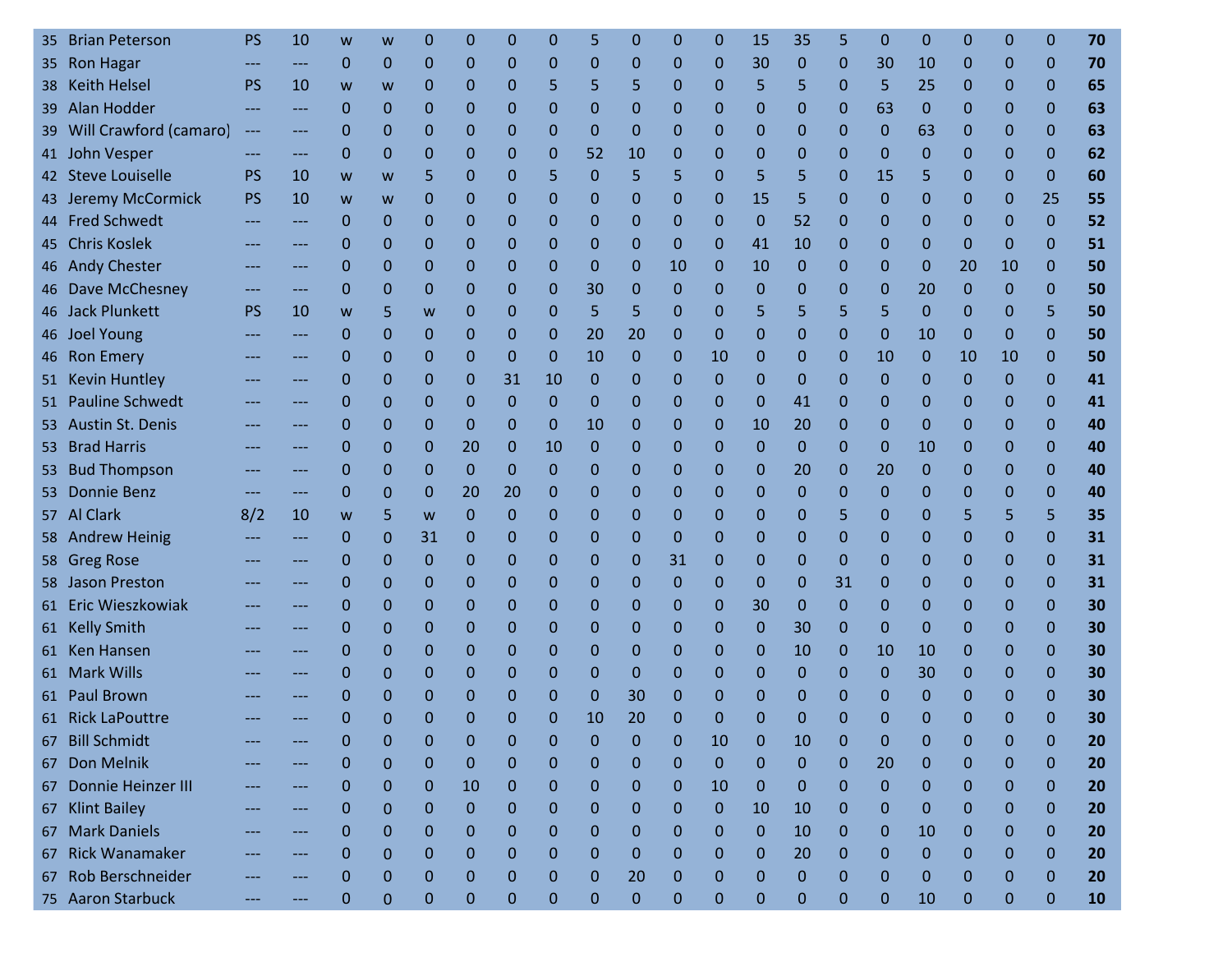| 75 AJ Selleck            |       |     |          | $\Omega$     | 0        | 0              | 0        | $\theta$     | 0           | $\Omega$     | 0            | $\Omega$     | 0              | 0        | 10           | $\Omega$     | $\Omega$     | $\mathbf 0$  | 0        | $\mathbf 0$  | <b>10</b> |
|--------------------------|-------|-----|----------|--------------|----------|----------------|----------|--------------|-------------|--------------|--------------|--------------|----------------|----------|--------------|--------------|--------------|--------------|----------|--------------|-----------|
| 75 Bill Fluette          |       | --- | 0        | $\Omega$     | 0        | 0              | 0        | $\theta$     | $\Omega$    | $\mathbf{0}$ | 0            | $\mathbf{0}$ | 10             | $\Omega$ | $\mathbf{0}$ | $\Omega$     | $\mathbf{0}$ | $\mathbf 0$  | 0        | $\mathbf{0}$ | 10        |
| 75 Chad Brintnell        |       | --- | 0        | $\mathbf{0}$ | 0        | 0              | $\Omega$ | $\mathbf{0}$ | $\mathbf 0$ | 10           | $\Omega$     | $\Omega$     | 0              | $\Omega$ | $\Omega$     | $\Omega$     | $\mathbf 0$  | $\Omega$     | $\Omega$ | $\mathbf{0}$ | 10        |
| 75 Chris Davis           |       | --- | 0        | $\mathbf{0}$ | $\Omega$ | $\Omega$       | $\Omega$ | $\mathbf{0}$ | $\Omega$    | 10           | $\Omega$     | $\mathbf{0}$ | $\Omega$       | $\Omega$ | $\Omega$     | $\Omega$     | $\Omega$     | $\Omega$     | $\Omega$ | $\mathbf 0$  | 10        |
| 75 Gary Wood             |       | --- | 0        | $\mathbf{0}$ | $\Omega$ | $\overline{0}$ | $\Omega$ | $\mathbf{0}$ | $\Omega$    | 10           | $\Omega$     | $\mathbf{0}$ | 0              | $\Omega$ | 0            | $\Omega$     | $\Omega$     | $\Omega$     | $\Omega$ | $\mathbf 0$  | 10        |
| 75 Jared Ledford         |       | --- |          | $\mathbf{0}$ | $\Omega$ | 0              | $\Omega$ | $\mathbf{0}$ | $\mathbf 0$ | $\mathbf 0$  | $\mathbf{0}$ | $\mathbf{0}$ | 0              | $\Omega$ | 0            | $\mathbf{0}$ | 10           | $\mathbf 0$  | 0        | $\mathbf 0$  | 10        |
| 75 Jeff Green            |       | --- |          |              | $\Omega$ | $\overline{0}$ | $\Omega$ | $\mathbf{0}$ | $\mathbf 0$ | $\Omega$     | $\mathbf 0$  | $\Omega$     | 0              | $\Omega$ | $\Omega$     | 10           | $\Omega$     | $\mathbf{0}$ |          | $\mathbf 0$  | 10        |
| 75 Jeff Renaudin         | ---   | --- |          | $\Omega$     | $\Omega$ | $\Omega$       | $\Omega$ | $\Omega$     | $\Omega$    | $\mathbf{0}$ | $\Omega$     | $\Omega$     | 10             | $\Omega$ | $\Omega$     | $\Omega$     | $\Omega$     | $\Omega$     | $\Omega$ | $\mathbf{0}$ | 10        |
| 75 Jim Ribble            |       | --- |          | $\Omega$     | $\Omega$ | 0              | $\Omega$ | $\mathbf{0}$ | 10          | $\Omega$     | $\Omega$     | $\Omega$     | $\Omega$       | $\Omega$ | $\Omega$     | $\Omega$     | $\Omega$     | $\Omega$     | $\Omega$ | $\mathbf{0}$ | 10        |
| 75 Kyle Wanamaker        |       | --- |          | $\Omega$     | $\Omega$ | 0              | $\Omega$ | $\Omega$     | $\Omega$    | $\Omega$     | $\Omega$     | $\Omega$     | 10             | $\Omega$ | $\Omega$     | $\Omega$     | $\Omega$     | $\Omega$     | $\Omega$ | $\mathbf 0$  | 10        |
| 75 Mike Haugen           | $---$ | --- | $\Omega$ | $\Omega$     | $\Omega$ | $\Omega$       | $\Omega$ | $\mathbf{0}$ | $\Omega$    | $\Omega$     | $\Omega$     | $\Omega$     | $\overline{0}$ | 10       | $\Omega$     | $\Omega$     | $\Omega$     | $\Omega$     | $\Omega$ | $\mathbf 0$  | 10        |
| 75 Steve Tennant         | ---   | --- | 0        | $\Omega$     | $\Omega$ | 0              | $\Omega$ | $\mathbf{0}$ | $\Omega$    | $\Omega$     | $\Omega$     | $\Omega$     | $\Omega$       | $\Omega$ | $\Omega$     | $\Omega$     | $\Omega$     | 10           | $\Omega$ | $\mathbf{0}$ | 10        |
| 75 Will Crawford (truck) |       |     | $\Omega$ |              | 0        | 0              |          | $\Omega$     | 0           | $\Omega$     | $\Omega$     | $\Omega$     | 0              | 0        |              | $\Omega$     | 10           | $\Omega$     | 0        | $\mathbf{0}$ | 10        |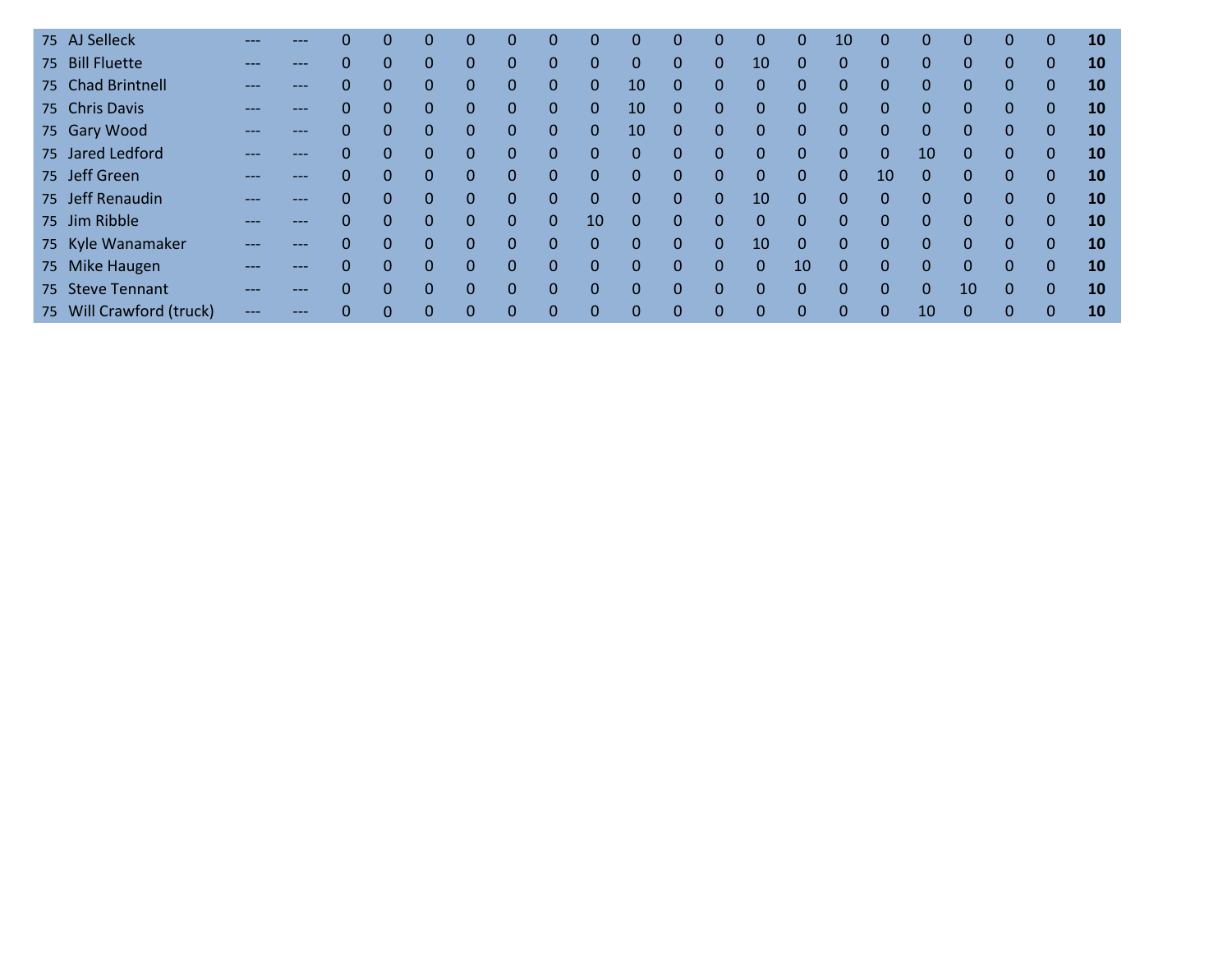|     | NORTHERN                  |           |            |                                                                                       |             |           |      |              |             |    | <b>2019 TNT Well Services Points Series</b><br><b>Hlavka Heating &amp; Cooling BRACKET II Class</b> |              |             |    |             |    |                |           |              |              |                 |              |
|-----|---------------------------|-----------|------------|---------------------------------------------------------------------------------------|-------------|-----------|------|--------------|-------------|----|-----------------------------------------------------------------------------------------------------|--------------|-------------|----|-------------|----|----------------|-----------|--------------|--------------|-----------------|--------------|
|     |                           |           | Date Bonus | 5/4                                                                                   | 8/9         | 5/25      | 5/26 | 6/7          | 6/8         |    | $6/21$ 6/22                                                                                         | 7/6          | $9/28$ 7/26 |    | 7/27        |    | 8/10 8/23 8/24 |           | 8/31         | $9/14$ 9/20  |                 | <b>Total</b> |
| 1   | <b>Phil Anderson</b>      | <b>PS</b> | 10         | 15                                                                                    | W           | 5         | 15   | 25           | 15          | 46 | 5                                                                                                   | 35           | 68          | 78 | 15          | W  | 5              | 5         | 25           | 36           | 35              | 438          |
| 2   | <b>Brad Harris</b>        | <b>PS</b> | 10         | 46                                                                                    | 47          | 57        | 15   | wp           | <b>15</b>   | wp | 46                                                                                                  | 15           | 5           | 5  | 5           | 68 | 15             | 5         | 5            | 36           | 16              | 411          |
| 3   | <b>Mike Stokes</b>        | 6/8       | 10         | W                                                                                     | 25          | 41        | 20   | W            | 68          | 5  | 68                                                                                                  | 5            | 5           | 25 | 5           | 46 | 5              | 5         | 15           | 15           | 46              | 409          |
| 4   | <b>Donnie Heinzer III</b> | PS        | 10         | 35                                                                                    | wp          | wp        | 25   | 58           | 5           | 5  | 5                                                                                                   | 68           | 35          | 5  | 5           | 15 | 5              | 5         | 47           | 5            | $6\phantom{1}6$ | 339          |
| 5   | <b>Bill Fluette</b>       | <b>PS</b> | 10         | wp                                                                                    | wp          | 46        | 5.   | 15           | 15          | 35 | 25                                                                                                  | 5            | 5           | 35 | 5           | 25 | 25             | 25        | 5            | 25           | 6               | 312          |
| 6   | Al McChesney              | <b>PS</b> | 10         | W                                                                                     | 5           | 5         | 5    | 5            | W           | 25 | 5                                                                                                   | 5            | 46          | 15 | 5           | 5  | 56             | <b>15</b> | 25           | 5            | 68              | 305          |
| 7.  | <b>Chad Brintnell</b>     | <b>PS</b> | 10         | 5                                                                                     | 36          | 25        | 68   | 5            | W           | 15 | 15                                                                                                  | 25           | 5           | 5  | 5           | 57 | 15             | 5         | W            | 0            | $\mathbf{0}$    | 296          |
| 8   | <b>Dave McChesney</b>     | PS        | 10         | W                                                                                     | 58          | 5         | W    | 0            | 0           | 5  | 57                                                                                                  | 0            | 25          | 5  | 25          | 35 | 15             | 15        | 0            | 25           | $\mathbf{0}$    | 280          |
| 9   | <b>Gary Wood</b>          | PS        | 10         | wp                                                                                    | wp          | 25        | 25   | 5            | 5           | 5  | 15                                                                                                  | 57           | 5           | 67 | 5           | 5  | 5              | 5         | 25           | 5            | 6               | 275          |
| 10. | Ben Wenzel Jr.            | PS        | 10         | wp                                                                                    | 25          | 35        | wp   | <b>15</b>    | 5           | 25 | 5                                                                                                   | 5            | 5           | 15 | 5           | 5  | 35             | 5         | 5            | 58           | 6               | 264          |
|     | 11 Kyle Kidder            | <b>PS</b> | 10         | 68                                                                                    | 5           | 15        | 25   | 5            | 5           | 5  | 5                                                                                                   | 15           | W           | 5  | 67          | 5  | 5              | 15        | W            | 0            | $\mathbf{0}$    | 255          |
|     | 12 Scott Eriksen          | PS        | 10         | W                                                                                     | 36          | <b>15</b> | 15   | 15           | wp          | 25 | 5                                                                                                   | 25           | 15          | 5  | 15          | 15 | 35             | 5         | 5            | 5            | 5               | 251          |
| 13  | <b>Bob Bushen</b>         | <b>PS</b> | 10         | 15                                                                                    | 15          | wp        | 25   | 25           | 15          | wp | 35                                                                                                  | 5            | 5           | 5  | 5           | 25 | 25             | 5         | 5            | 15           | 6               | 241          |
| 13  | <b>Martin Moore</b>       | <b>PS</b> | 10         | 15                                                                                    | wp          | -15       | wp   | 5            | 5           | 5  | 5                                                                                                   | 25           | 15          | 25 | 35          | 5  | 35             | 5         | 5            | 25           | 6               | 241          |
|     | 15 Ron Emery              | <b>PS</b> | 10         | 15                                                                                    | 15          | wp        | wp   | 5            | 5           | 15 | 25                                                                                                  | 15           | 25          | 35 | 5.          | 5  | 15             | 5         | 5            | 15           | 16              | 231          |
|     | 16 Mark Daniels           | <b>PS</b> | 10         | W                                                                                     | w           | 68        | 5    | 0            | 57          | 25 | 5                                                                                                   | 0            | 15          | 5  | 15          | 0  | 5              | 5         | 0            | 5            | 5               | 225          |
|     | 17 Rick Letts Racing      | PS        | 10         | 15                                                                                    | 15          | wp        | 46   | <b>15</b>    | 5           | 15 | 5                                                                                                   | 25           | 5           | 15 | 5           | 5  | 5              | 5         | W            | 5            | 15              | 211          |
|     | 18 David Evans            | PS        | 10         | 5                                                                                     | 5           | 5         | 25   | 5            | 15          | 5  | 15                                                                                                  | 15           | W           | 15 | 5           | 5  | 67             | 5         | W            | 0            | 5               | 207          |
| 19  | <b>Randy Stoykovich</b>   | <b>PS</b> | 10         | 5                                                                                     | 15          | w         | w    | 0            | 0           | 5  | 35                                                                                                  | 15           | 15          | 0  | 0           | 5  | 45             | 5         | 5            | 5            | 35              | 200          |
|     | 20 Team Mardlin           | <b>PS</b> | 10         | 5                                                                                     | 5           | W         | 5    | W            | 35          | 5  | 5                                                                                                   | 5            | 5           | 15 | 5           | 15 | 5              | 0         | 5            | 15           | 57              | 197          |
|     | 21 John Hamilton          | <b>PS</b> | 10         | 15                                                                                    | W           | 5         | 5    | 36           | 25          | 25 | 15                                                                                                  | 5            | W           | 25 | 5           | 0  | 5              | 15        | $\mathbf{0}$ | $\Omega$     | $\mathbf{0}$    | 191          |
|     | 21 Tom Lauber             | PS        | 10         | wp                                                                                    | 25          | 15        | wp   | <b>15</b>    | 5           | 25 | 5                                                                                                   | 15           | 5           | 5  | 5           | 5  | 5              | 5         | 15           | 5            | 26              | 191          |
| 23. | <b>Bob Vandewater</b>     | <b>PS</b> | 10         | wp                                                                                    | 15          | <b>15</b> | wp   | 25           | 5           | 5  | 15                                                                                                  | 5            | 15          | 5  | 5           | 15 | 5              | 5         | 25           | 5            | 6               | 181          |
|     | 23 Jim Evans              | <b>PS</b> | 10         | wp                                                                                    | 25          | <b>15</b> | 15   | wp           | 15          | 5  | 15                                                                                                  | 5            | 5           | 5  | 5           | 5  | 25             | 5         | 15           | 5            | 6               | 181          |
| 25. | <b>Cliff Mardlin</b>      | <b>PS</b> | 10         | 5                                                                                     | W           | 15        | 57   | 5            | 5           | 5  | 5                                                                                                   | 5            | W           | 5  | 0           | 15 | 5              | 5         | 15           | 5            | 5               | 167          |
|     | 26 Aaron Starbuck         | $---$     | ---        | 0                                                                                     | 0           | 0         | 0    | 0            | 0           | 0  | 0                                                                                                   | 0            | 0           | 0  | 20          | 0  | 73             | 63        | $\Omega$     | $\Omega$     | $\mathbf{0}$    | 156          |
|     | 27 Scott Healy            | PS        | 10         | 5                                                                                     | W           | 5         | 5    | W            | 5           | 15 | 5                                                                                                   | 5            | 15          | 5  | 15          | 5  | 25             | 5         | $\mathbf{0}$ | 5            | 25              | 155          |
|     | 28 Perry Daniels          | PS        | 10         | W                                                                                     | W           | 0         | 0    | $\mathbf{0}$ | 46          | 35 | 5                                                                                                   | 0            | 5           | 15 | 5           | 5  | 5              | 5         | 5            | 5            | 5               | 151          |
|     | 28 Rick Joan AR15         | PS        | 10         | wp                                                                                    | wp          | 5         | 5    | 5            | 5           | 35 | 5                                                                                                   | 5            | 15          | 5  | 15          | 15 | 5              | 5         | 5            | 5            | 6               | 151          |
|     | 30 Ron Hagar              | ---       | ---        | $\mathbf{0}$                                                                          | $\mathbf 0$ | 0         | 0    | 0            | 0           | 52 | 20                                                                                                  | $\mathbf{O}$ | 0           | 40 | $\mathbf 0$ | 0  | 30             | 0         | $\mathbf 0$  | $\mathbf{0}$ | $\mathbf{0}$    | 142          |
|     | 30 Scott Allen            | PS        | 10         | 5                                                                                     | W           | 5         | 5.   | 47           | 25          | 5  | W                                                                                                   | $\mathbf{0}$ | 5           | 5  | 5           | 0  | 5              | 5         | 5            | 5            | 5               | 142          |
|     | 32 Louis Gravelle         | ---       | ---        | 0                                                                                     | 0           | 0         | 0    | $\bf 0$      | $\mathbf 0$ | 0  | $\mathbf{0}$                                                                                        | 30           | 20          | 10 | 20          | 0  | 0              | 41        | 10           | 10           | $\mathbf 0$     | 141          |
|     | 33 Andy Chester           | <b>PS</b> | 10         | $\mathsf{W}% _{T}=\mathsf{W}_{T}\!\left( a,b\right) ,\ \mathsf{W}_{T}=\mathsf{W}_{T}$ | W           | 15        | 5    | 5            | 25          | 0  | 5                                                                                                   | 5            | 5           | 5  | 5           | 5  | 0              | 5         | 5            | 25           | 15              | 140          |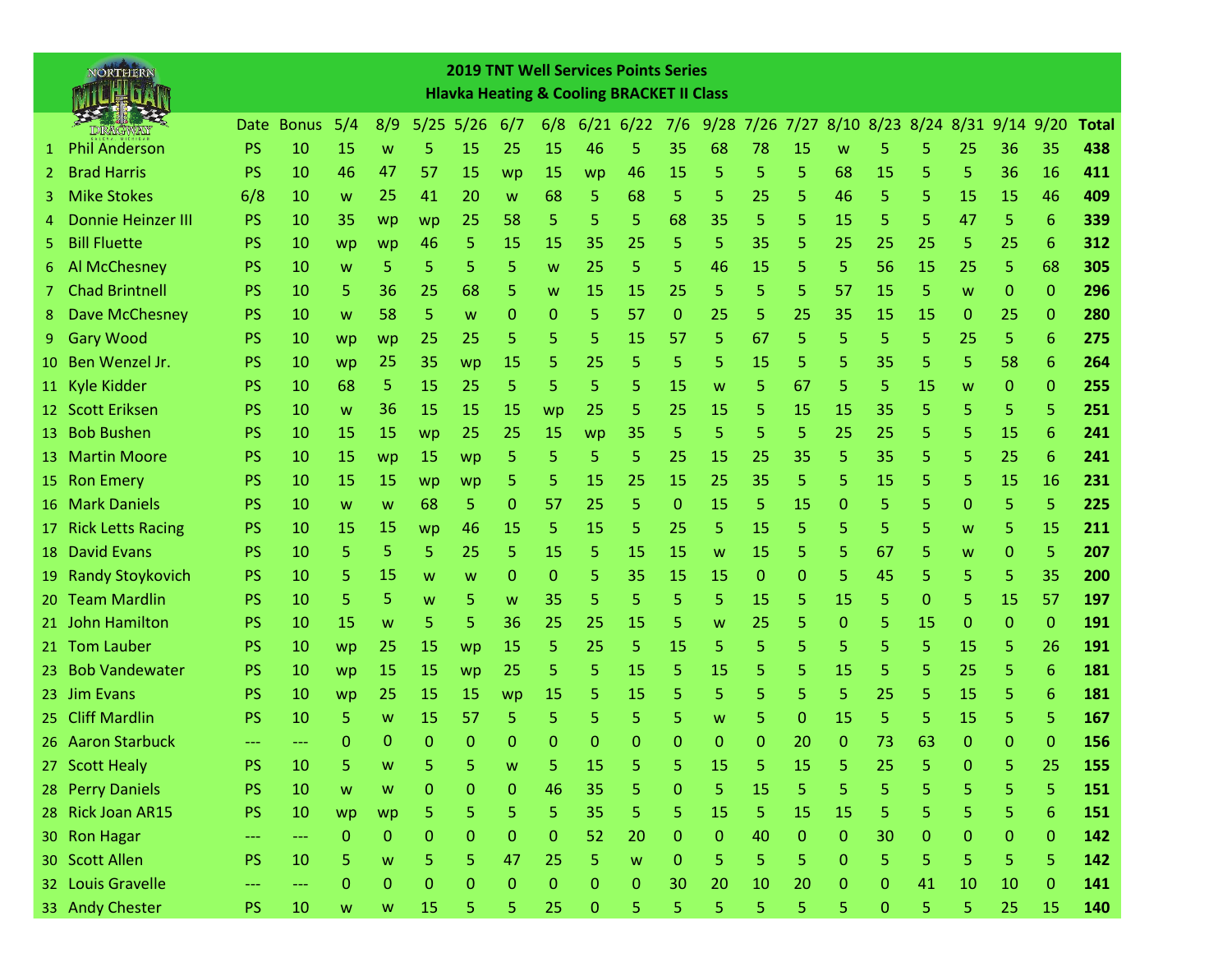| 33.             | Dave Osborn           | <b>PS</b> | 10  | 10           | W              | 15             | 5              |              | 5              | 5                | 5              | 15           | w            | 5            | 5            | 15           | 15           | 5                | $\Omega$     | 5            | 15           | 140 |
|-----------------|-----------------------|-----------|-----|--------------|----------------|----------------|----------------|--------------|----------------|------------------|----------------|--------------|--------------|--------------|--------------|--------------|--------------|------------------|--------------|--------------|--------------|-----|
|                 | 33 Gary Hlavka Racing | PS        | 10  | 25           | 5              | 5              | 5              | 5            | 5              | W                | W              | 5            | $\mathbf{0}$ | 5            | 5            | 5.           | $\Omega$     | 15               | 5            | 15           | 25           | 140 |
|                 | 33 Mel Huntley        | <b>PS</b> | 10  | 5            | W              | 5              | 5              | 5.           | 15             | 15               | W              | 25           | $\mathbf{0}$ | 15           | 25           | 5            | 5            | 5                | $\mathbf 0$  | $\mathbf{0}$ | $\mathbf{0}$ | 140 |
| 37.             | Dan Snyder            | $---$     | --- | $\Omega$     | $\mathbf{0}$   | $\Omega$       | 0              | $\Omega$     | $\Omega$       | $\mathbf{0}$     | 10             | $\Omega$     | $\Omega$     | $\Omega$     | 10           | $\mathbf{0}$ | 10           | 10               | 31           | 42           | 20           | 133 |
|                 | 38 Dale Mardlin       |           | --- | $\Omega$     | 0              | $\Omega$       | 20             | $\Omega$     | 0              | 10               | 20             | $\mathbf{0}$ | $\mathbf{0}$ | 30           | 10           | $\mathbf{0}$ | 10           | 20               | $\mathbf{0}$ | $\mathbf{0}$ | 10           | 130 |
|                 | 38 Justin LaRocque    | <b>PS</b> | 10  | W            | W              | 5              | 5              | $\Omega$     | 0              | 5                | 25             | $\mathbf{0}$ | $\Omega$     | 35           | 35           | $\mathbf{0}$ | 5            | 5                | $\mathbf{0}$ | $\mathbf{0}$ | $\mathbf{0}$ | 130 |
|                 | 38 Mark Smith         | <b>PS</b> | 10  | 5            | W              | 5              | 5              | 25           | 5              | 5                | 5              | 35           | W            | 5            | 5            | 5            | 5            | 5                | $\mathbf{0}$ | $\Omega$     | 5            | 130 |
|                 | 41 Stacey Bigelow     | <b>PS</b> | 10  | 35           | W              | 5              | 5              | 5            | 5              | 5                | 35             | W            | 5            | 5            | 5            | 0            | 0            | $\mathbf{0}$     | $\mathbf{0}$ | $\mathbf{0}$ | 5            | 125 |
|                 | 42 Kevin Green        | <b>PS</b> | 10  | 5.           | W              | 5              | 15             | 5            | 35             | 5                | W              | 5.           | 5            | $\mathbf{0}$ | 0            | 5.           | 5            | 5                | 5            | 5            | $\mathbf{0}$ | 115 |
|                 | 43 Gary Williams      |           | --- | $\Omega$     | 0              | $\mathbf{0}$   | 0              | $\Omega$     | $\mathbf{0}$   | 63               | 10             | $\mathbf{0}$ | $\Omega$     | $\mathbf{0}$ | 0            | $\mathbf{0}$ | 0            | 41               | $\mathbf{0}$ | $\mathbf{0}$ | $\mathbf{0}$ | 114 |
|                 | 44 Don Heinzer Jr.    | PS        | 10  | 57           | W              | 5              | 5              | W            | 5              | 5                | 5              | $\mathbf{0}$ | 5            | $\mathbf{0}$ | 0            | $\mathbf{0}$ | $\mathbf{0}$ | $\mathbf{0}$     | 5            | $\mathbf{0}$ | 5            | 107 |
|                 | 45 Josh Corley        | 5/25      | 10  | W            | W              | 5              | 5              | 5            | 5              | $\Omega$         | 0              | 46           | $\mathbf{0}$ | 15           | 5            | $\mathbf{0}$ | 5            | 5                | $\Omega$     | 0            | $\mathbf{0}$ | 106 |
|                 | 46 Paul Adomaitis     | <b>PS</b> | 10  | 5            | W              | W              | 0              | 5            | 25             | 5                | 15             | 5            | $\Omega$     | 15           | 5            | $\mathbf{0}$ | 5            | 5                | $\Omega$     | 5            | $\mathbf{0}$ | 105 |
| 47              | <b>David Remus</b>    | $---$     | --- | $\Omega$     | 0              | $\Omega$       | 0              | $\Omega$     | $\mathbf{0}$   | $\Omega$         | $\mathbf 0$    | $\mathbf{0}$ | $\mathbf{0}$ | $\mathbf{0}$ | 73           | $\mathbf{0}$ | 20           | 10               | 0            | $\mathbf{0}$ | $\mathbf{0}$ | 103 |
|                 | 48 Moody Racing       | 5/4       | 10  | 5            | 5              | 5              | 5              | W            | 5              | 5                | 5              | 15           | W            | 5            | 5            | 5            | 5            | 5                | 5            | 5            | 5            | 100 |
|                 | 49 Jim Moore          | <b>PS</b> | 10  | 5            | 5              | 5              | 5              | 36           | 5              | 5                | 5              | 5            | W            | 5            | 5            | W            | 0            | $\Omega$         | $\Omega$     | $\Omega$     | $\mathbf{0}$ | 96  |
|                 | 50 Pat Ney            | PS        | 10  | W            | 5              | 25             | 15             | W            | $\mathbf{0}$   | 5                | 5              | $\mathbf{0}$ | 5            | $\mathbf 0$  | 0            | 5            | 5            | 15               | $\mathbf{0}$ | $\mathbf 0$  | $\mathbf{0}$ | 95  |
|                 | 51 Andrew Heinig      | 5/24      | 10  | W            | W              | 25             | 5              | $\Omega$     | 15             | 15               | 5              | $\mathbf{0}$ | $\Omega$     | 5            | 5            | $\mathbf{0}$ | 5            | $\mathbf{0}$     | $\Omega$     | $\Omega$     | $\mathbf{0}$ | 90  |
|                 | 51 Mike Haugen        | <b>PS</b> | 10  | 15           | W              | 5              | 15             | 5            | 5              | 5                | 5              | 5            | W            | 5            | 5            | $\mathbf{0}$ | 5            | 5                | $\mathbf 0$  | $\mathbf{0}$ | $\mathbf{0}$ | 90  |
| 51.             | Phil Wrobleski        | <b>PS</b> | 10  | W            | W              | 25             | 15             | 0            | 0              | $\mathbf 0$      | 0              | $\mathbf{0}$ | $\mathbf{0}$ | 5            | 5            | 0            | 5            | 25               | $\Omega$     | $\Omega$     | $\mathbf{0}$ | 90  |
| 54.             | <b>Jason Moore</b>    | <b>PS</b> | 10  | 25           | W              | 5              | 5              | 5.           | 5              | 5                | W              | $\mathbf{0}$ | $\mathbf{0}$ | $\mathbf{0}$ | 5            | 5            | $\mathbf{0}$ | 5                | 5            | 5            | $\mathbf{0}$ | 85  |
| 54 <sup>2</sup> | <b>Phil Gunther</b>   | <b>PS</b> | 10  | 5.           | W              | 5              | 5              | W            | 5              | $\mathbf{0}$     | $\Omega$       | 5            | 5            | 5            | 5            | $\mathbf{0}$ | 5            | 5                | 5            | 15           | 5            | 85  |
|                 | 56 Ron Melnik         |           | --- | $\Omega$     | 0              | $\Omega$       | 0              | $\Omega$     | $\mathbf{0}$   | 0                | 0              | $\mathbf{0}$ | $\mathbf{0}$ | $\mathbf{0}$ | 20           | $\mathbf{0}$ | 10           | 52               | $\mathbf{0}$ | $\mathbf{0}$ | $\mathbf{0}$ | 82  |
| 57.             | <b>Brandon Norman</b> | <b>PS</b> | 10  | 5            | W              | 5              | 5              | 15           | 5              | 5                | 5              | 5            | W            | 5            | 5            | $\mathbf{0}$ | 5            | 5                | $\mathbf{0}$ | $\mathbf{0}$ | $\mathbf{0}$ | 80  |
|                 | 57 Chris Roth         | ---       | --- | $\Omega$     | $\mathbf{0}$   | $\Omega$       | 0              | $\Omega$     | $\mathbf{0}$   | 20               | $\mathbf{0}$   | $\mathbf{0}$ | $\mathbf{0}$ | $\mathbf{0}$ | 20           | 0            | 20           | 20               | $\mathbf{0}$ | $\Omega$     | $\mathbf{0}$ | 80  |
|                 | 57 Ken Simpson Jr.    | <b>PS</b> | 10  | W            | 5              | W              | 0              | $\Omega$     | $\mathbf{0}$   | $\mathbf{0}$     | $\mathbf 0$    | $\mathbf{0}$ | 5            | 5            | 5            | 5.           | 5            | 15               | 15           | 5            | 5            | 80  |
|                 | 57 Ken Wood           | <b>PS</b> | 10  | 5.           | 5              | 5              | 5              | W            | W              | 0                | 5              | 5            | $\Omega$     | 5            | 5            | 5.           | 5            | 5                | 5            | 5            | 5            | 80  |
|                 | 57 Todd Baughan       | <b>PS</b> | 10  | 25           | W              | W              | 5              | $\Omega$     | 5              | $\Omega$         | 5              | $\Omega$     | $\Omega$     | $\mathbf{0}$ | 25           | $\mathbf{0}$ | $\Omega$     | $\mathbf{0}$     | $\Omega$     | 5            | $\Omega$     | 80  |
|                 | 62 Timm Heinig        |           |     | $\Omega$     | $\Omega$       | $\Omega$       | 0              | n            | o              | O                | 10             | 0            | 57           | $\Omega$     | O            | 0            | n            | $\Omega$         | $\Omega$     | 10           | $\Omega$     | 77  |
|                 | 63 Joe Bigelow        | PS        | 10  | 25           | W              | к.             | <b>W</b>       | $\mathbf 0$  |                | $\mathbf 0$      | $\mathbf 0$    | 5            | $\Omega$     | 5.           | 5            | $\mathbf{0}$ |              | 5                | $\mathbf{0}$ | $\mathbf 0$  | 5            | 75  |
|                 | 63 Mike Henry         | <b>PS</b> | 10  | W            | 5              | 5              | W              | 0            | 0              | 5                | 25             | 5            | 5            | $\mathbf 0$  | 0            | 5            | 5            | 5                | $\mathbf{0}$ | $\mathbf{0}$ | $\mathbf{0}$ | 75  |
|                 | 65 Joel Young         | $---$     | --- | $\mathbf 0$  | $\overline{0}$ | $\overline{0}$ | $\mathbf{0}$   | $\mathbf{0}$ | 0              | $\pmb{0}$        | 41             | $\pmb{0}$    | $\mathbf{0}$ | 20           | 10           | $\mathbf{0}$ | $\mathbf{0}$ | $\boldsymbol{0}$ | $\pmb{0}$    | $\mathbf 0$  | $\mathbf{0}$ | 71  |
|                 | 66 Bill Schmidt       | ---       | --- | $\mathbf{0}$ | $\mathbf{0}$   | 10             | 30             | $\mathbf{0}$ | 0              | $\boldsymbol{0}$ | $\mathbf{0}$   | $\mathbf{0}$ | 30           | $\mathbf{0}$ | $\mathbf{0}$ | $\mathbf{0}$ | $\mathbf{0}$ | $\mathbf{0}$     | $\mathbf{0}$ | $\mathbf{0}$ | $\mathbf{O}$ | 70  |
|                 | 66 David Fargo        | <b>PS</b> | 10  | 5            | 5              | W              | $\mathsf{W}$   | $\mathbf{0}$ | 5              | $\boldsymbol{0}$ | 0              | 5            | 5            | 5            | 5            | $\mathbf{0}$ | 5            | 5                | 5            | 5            | 5            | 70  |
|                 | 66 Nolan Blanchard    | ---       | --- | $\mathbf 0$  | $\overline{0}$ | 10             | 30             | $\mathbf{0}$ | $\mathbf{0}$   | $\boldsymbol{0}$ | $\mathbf{0}$   | $\mathbf 0$  | $\mathbf{0}$ | 10           | $\mathbf{0}$ | $\mathbf{0}$ | $\mathbf{0}$ | 20               | $\mathbf{0}$ | $\mathbf{0}$ | $\mathbf{0}$ | 70  |
|                 | 66 Roy St. Denis      |           | --- | $\mathbf{0}$ | 0              | $\mathbf{0}$   | $\overline{0}$ | $\mathbf{0}$ | $\mathbf{0}$   | 10               | 20             | $\mathbf{0}$ | $\mathbf{0}$ | $\pmb{0}$    | 40           | $\mathbf{0}$ | $\mathbf{0}$ | $\bf 0$          | $\mathbf{0}$ | 0            | $\mathbf{0}$ | 70  |
|                 | 66 Tyler Nelkin       |           | --- | $\mathbf 0$  | $\overline{0}$ | $\mathbf{0}$   | $\overline{0}$ | $\mathbf{0}$ | $\overline{0}$ | $\pmb{0}$        | $\overline{0}$ | $\pmb{0}$    | $\mathbf{O}$ | 20           | 20           | $\mathbf 0$  | $\mathbf{O}$ | 30               | $\mathbf{0}$ | $\mathbf{0}$ | $\mathbf{0}$ | 70  |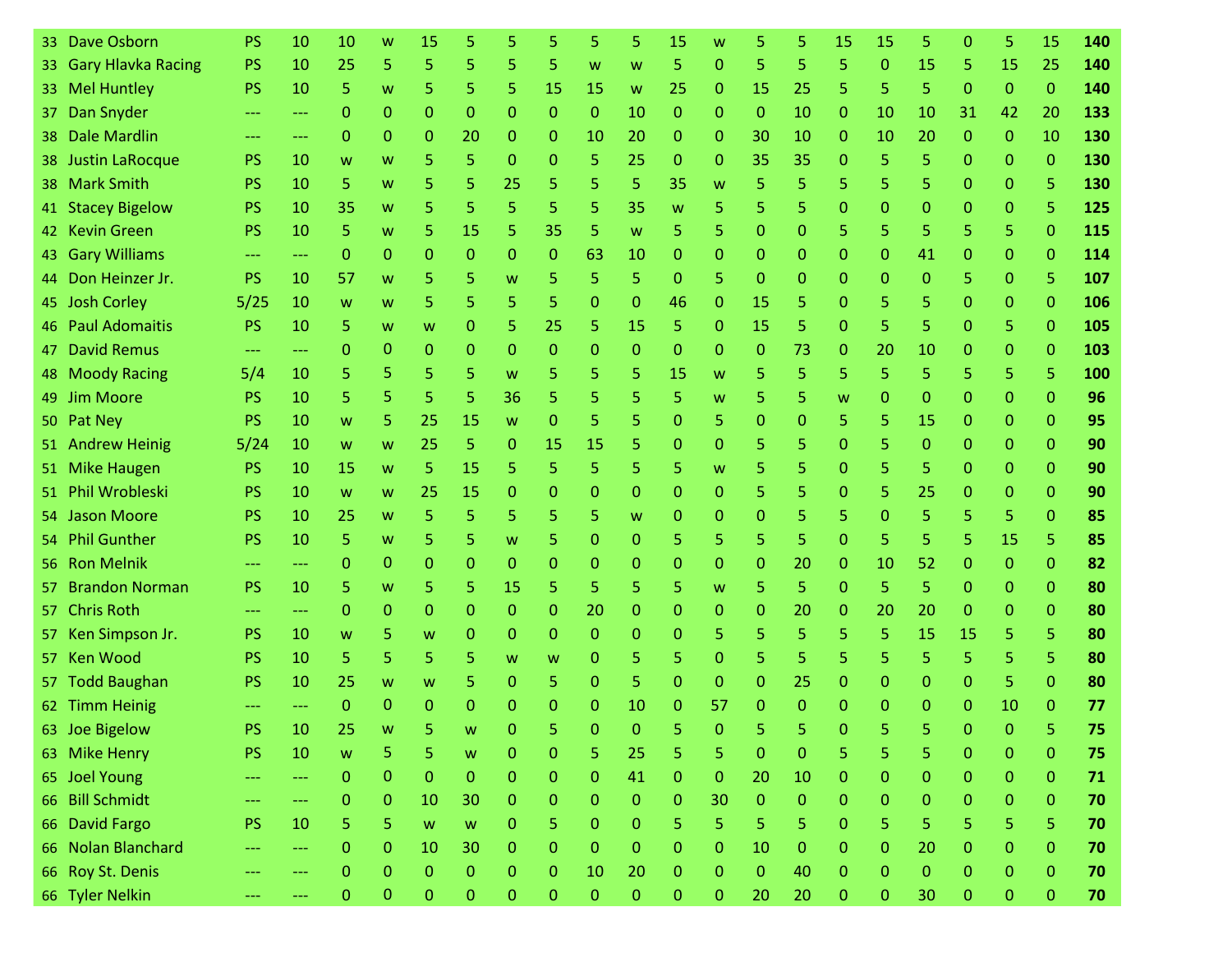| 71. | <b>Donny Oliver</b>    | <b>PS</b> | 10  | w            | w              |              | 5              |              | 0            | 5                       | 0            | 5            | 0            | 15           | 15       | Ω              | 0              | 0            | 0            | 0            | 0            | 65 |
|-----|------------------------|-----------|-----|--------------|----------------|--------------|----------------|--------------|--------------|-------------------------|--------------|--------------|--------------|--------------|----------|----------------|----------------|--------------|--------------|--------------|--------------|----|
|     | 72 Steve Tennant       | $---$     | --- | $\mathbf{0}$ | 0              | $\mathbf{0}$ | 0              | 0            | 0            | $\mathbf 0$             | 0            | $\mathbf{0}$ | 10           | $\mathbf 0$  | $\Omega$ | 0              | $\Omega$       | $\Omega$     | 53           | $\mathbf{0}$ | $\mathbf{O}$ | 63 |
|     | 73 Dan Gorby           |           | --- | 0            | 0              | $\Omega$     | 0              | 0            | 0            | 0                       | 0            | $\mathbf 0$  | 0            | 40           | 0        | 0              | $\Omega$       | 20           | 0            | 0            | $\mathbf{0}$ | 60 |
|     | 73 Jason Rogers        |           | --- | $\Omega$     | $\overline{0}$ | $\Omega$     | 0              | 0            | 0            | 0                       | 0            | $\mathbf{0}$ | $\Omega$     | 30           | 30       | 0              | $\Omega$       | $\Omega$     | $\Omega$     | $\Omega$     | $\mathbf{0}$ | 60 |
|     | 73 Jeff Green          |           |     | 0            | 0              | $\Omega$     | 0              | 0            | 0            | $\Omega$                | 0            | 0            | $\Omega$     | 10           | 30       | 0              | 10             | 10           | 0            | $\Omega$     | $\Omega$     | 60 |
|     | 73 John Nieman         |           | --- | $\Omega$     | 0              | $\Omega$     | 0              | 0            | 0            | 10                      | 20           | $\mathbf{0}$ | 0            | 20           | 0        | 0              | 10             | $\mathbf 0$  | $\mathbf{0}$ | $\mathbf{0}$ | $\mathbf{O}$ | 60 |
|     | 73 Larry Morrison      | ---       | --- | 0            | 0              | $\mathbf{0}$ | 0              | 0            | 10           | 10                      | 0            | 10           | 0            | $\mathbf 0$  | 0        | 0              | 0              | 30           | 0            | $\mathbf{0}$ | $\mathbf{0}$ | 60 |
|     | 73 Nate Alexander      |           | --- | 0            | 0              | 0            | 0              | 0            | 0            | $\mathbf{0}$            | 0            | $\mathbf{0}$ | $\Omega$     | 10           | 10       | 0              | 10             | 30           | 0            | $\mathbf{0}$ | $\mathbf{O}$ | 60 |
|     | 73 Randy Birkenmeier   | $---$     | --- | 0            | 0              | $\Omega$     | $\Omega$       | 0            | 0            | $\Omega$                | 0            | 0            | $\Omega$     | $\mathbf{0}$ | 40       | 0              | 10             | 10           | 0            | $\Omega$     | $\mathbf{0}$ | 60 |
|     | 73 Scott Hoernlein     | <b>PS</b> | 10  | W            | W              | 0            | 0              | 0            | 0            | 5                       | 5            | 0            | 0            | 5            | 5        | 0              | 15             | 15           | 0            | $\mathbf{0}$ | $\mathbf{O}$ | 60 |
|     | 73 Stephen Verrett     |           | --- | $\mathbf{0}$ | $\mathbf{0}$   | $\Omega$     | $\Omega$       | 0            | 10           | $\mathbf 0$             | 10           | $\mathbf 0$  | $\Omega$     | $\mathbf 0$  | 0        | 0              | 40             | $\Omega$     | 0            | $\Omega$     | $\mathbf{0}$ | 60 |
|     | 82 Ken Bigelow         |           | --- | 0            | 0              | 20           | 10             | 10           | 0            | $\mathbf{0}$            | 0            | 5            | 10           | $\mathbf{0}$ | 0        | 0              | $\Omega$       | $\Omega$     | 0            | $\mathbf{0}$ | $\mathbf{0}$ | 55 |
|     | 83 Kelly Smith         | ---       | --- | $\Omega$     | 0              | $\Omega$     | $\Omega$       | 0            | 0            | 0                       | 0            | $\mathbf{0}$ | $\mathbf{0}$ | 51           | 0        | 0              | 0              | 0            | 0            | $\Omega$     | $\mathbf{0}$ | 51 |
|     | 83 Tom Aretakis Jr.    | ---       | --- | 0            | 0              | 0            | 0              | 0            | 0            | 0                       | 0            | 0            | 0            | $\mathbf{0}$ | 51       | 0              | 0              | 0            | 0            | 0            | $\mathbf{0}$ | 51 |
| 85  | Dan Sprague            | <b>PS</b> | 10  | 5            | 5.             | W            | W              | 0            | 25           | 0                       | 0            | $\mathbf{0}$ | 5            | $\Omega$     | 0        | $\Omega$       | 0              | $\Omega$     | 0            | $\Omega$     | $\mathbf{0}$ | 50 |
| 85  | <b>Dennis O'Connor</b> | ---       | --- | $\Omega$     | 0              | 30           | 10             | 0            | 0            | $\Omega$                | 0            | 0            | $\Omega$     | $\Omega$     | 10       | 0              | 0              | 0            | 0            | $\Omega$     | $\Omega$     | 50 |
| 85  | <b>Dylan Brow</b>      | <b>PS</b> | 10  | W            | W              | 5            | 15             | 0            | 0            | 5                       | 5            | 0            | $\Omega$     | 5            | 5        | 0              | 0              | 0            | $\mathbf{0}$ | $\mathbf{0}$ | $\mathbf{O}$ | 50 |
|     | 85 Ethan Poynor        |           | --- | $\Omega$     | 0              | 30           | 0              | 0            | 0            | $\Omega$                | 0            | $\Omega$     | $\Omega$     | $\Omega$     | 0        | 20             | 0              | $\Omega$     | 0            | $\Omega$     | $\mathbf{0}$ | 50 |
|     | 85 George McConnell    |           | --- | $\Omega$     | 0              | $\mathbf{0}$ | $\Omega$       | 0            | 0            | $\mathbf 0$             | $\Omega$     | $\mathbf{0}$ | $\mathbf{O}$ | 20           | 0        | 0              | 0              | 30           | 0            | $\mathbf{0}$ | $\mathbf{0}$ | 50 |
|     | 85 John Lavere         |           | --- | 0            | 0              | $\Omega$     | 30             | 0            | 0            | 10                      | 10           | 0            | $\Omega$     | $\Omega$     | $\Omega$ | 0              | $\Omega$       | $\Omega$     | $\Omega$     | $\Omega$     | $\mathbf{0}$ | 50 |
|     | 85 Randy Whitaker      |           | --- | 0            | 0              | $\Omega$     | 0              | 0            | 0            | $\mathbf{0}$            | 0            | 0            | 0            | 20           | 0        | 0              | 20             | 10           | 0            | $\mathbf{0}$ | $\mathbf{O}$ | 50 |
|     | 85 Wendel Young        | $---$     | --- | 0            | 0              | $\Omega$     | 0              | 0            | 0            | 0                       | 0            | $\mathbf 0$  | $\Omega$     | $\mathbf{0}$ | 40       | 0              | 10             | $\mathbf 0$  | $\Omega$     | $\Omega$     | $\mathbf{0}$ | 50 |
|     | 93 Jim Bacon           | <b>PS</b> | 10  | 5            | 5              | 5            | 5              | 5.           | 5.           | W                       | W            | 0            | 0            | $\mathbf{0}$ | 0        | 5              | $\Omega$       | $\Omega$     | 0            | 0            | $\mathbf{0}$ | 45 |
|     | 94 Emily Fluette       |           | --- | 0            | 0              | $\Omega$     | 41             | 0            | 0            | $\Omega$                | 0            | $\mathbf{0}$ | $\Omega$     | $\mathbf{0}$ | 0        | 0              | 0              | 0            | 0            | $\Omega$     | $\Omega$     | 41 |
|     | 94 Jim Ribble          |           | --- | 0            | 0              | $\Omega$     | 0              | 0            | 0            | 41                      | 0            | $\mathbf 0$  | 0            | $\Omega$     | 0        | 0              | 0              | 0            | 0            | 0            | $\mathbf{0}$ | 41 |
|     | 96 Barney Barber       | <b>PS</b> | 10  | 5            | W              | 15           | 5              | W            | 5            | $\mathbf 0$             | 0            | $\mathbf{0}$ | $\Omega$     | $\Omega$     | 0        | 0              | $\Omega$       | 0            | 0            | $\Omega$     | $\mathbf{0}$ | 40 |
|     | 96 Jeff Patterson      |           | --- | 0            | 0              | 10           | 0              | 0            | 0            | $\mathbf{0}$            | 0            | 0            | 30           | $\Omega$     | 0        | 0              | 0              | 0            | 0            | 0            | $\Omega$     | 40 |
|     | 96 Jim Jablonski       | <b>PS</b> | 10  | 5.           | W              | W            | 0              | 5.           | 0            | $\Omega$                | 0            | 5            | 5            | $\Omega$     | 5        | 0              | $\Omega$       | 0            | 5            | $\Omega$     | $\Omega$     | 40 |
|     | 96 Joe Knockeart       |           |     | n            | 0              | $\Omega$     | 0              | n            | 0            | 10                      | 10           | 0            | n            | 0            | O        | 0              | 20             | 0            | O            | O            | 0            | 40 |
|     | 96 Klint Bailey        | <b>PS</b> | 10  |              | <b>W</b>       | <b>W</b>     | $\overline{0}$ | $\mathbf{0}$ | $\mathbf{0}$ | $\overline{\mathbf{0}}$ | 15           | $\mathbf 0$  |              |              |          | $\overline{0}$ | $\overline{0}$ | $\mathbf{0}$ | $\mathbf{0}$ | $\mathbf 0$  | $\mathbf{0}$ | 40 |
|     | 96 Michael Beard       |           | --- | 0            | 0              | 0            | 0              | 0            | 0            | 10                      | 30           | $\mathbf{0}$ | 0            | 0            | 0        | 0              | $\Omega$       | 0            | 0            | $\Omega$     | 0            | 40 |
|     | 96 Steve Kirbach       | <b>PS</b> | 10  | 5            | W              | 5            | 5              | 5            | W            | $\pmb{0}$               | $\mathbf{0}$ | $\bf 0$      | $\mathbf{O}$ | $\bf 0$      | 0        | 0              | 5              | 5            | $\mathbf{0}$ | $\mathbf{0}$ | $\mathbf 0$  | 40 |
|     | 103 Bob Schultz        | <b>PS</b> | 10  | W            | W              | 0            | $\overline{0}$ | 0            | 0            | $\mathbf{0}$            | 0            | $\mathbf{0}$ | 5            | 5            | 5.       | 0              | 5              | 5            | $\mathbf{0}$ | $\mathbf{0}$ | $\mathbf{O}$ | 35 |
|     | 103 Gerald Johnson     | <b>PS</b> | 10  | W            | W              | 5            | 0              | 0            | 0            | 5                       | 5            | $\mathbf{0}$ | 0            | 5            | 5        | 0              | 0              | 0            | 0            | $\mathbf{0}$ | $\mathbf{O}$ | 35 |
|     | 103 Tim Merrick        | <b>PS</b> | 10  | 5            | W              | 5            | 15             | W            | 0            | $\mathbf 0$             | 0            | $\mathbf 0$  | 0            | $\bf 0$      | $\Omega$ | 0              | 0              | $\mathbf{0}$ | $\mathbf{0}$ | $\mathbf{0}$ | $\mathbf{0}$ | 35 |
|     | 106 Joe Bass           |           | --- | $\mathbf{0}$ | 0              | $\Omega$     | $\overline{0}$ | 0            | 0            | $\mathbf{0}$            | 0            | $\bf 0$      | 0            | $\mathbf{0}$ | 0        | 0              | 0              | $\mathbf{0}$ | 31           | $\mathbf{0}$ | 0            | 31 |
|     | 107 Art Canfield       |           | --- | 10           | 10             | $\mathbf{0}$ | 0              | 0            | 0            | $\mathbf 0$             | 0            | $\bf 0$      | 10           | $\mathbf 0$  | 0        | 0              | 0              | $\mathbf{0}$ | $\mathbf 0$  | $\mathbf{0}$ | $\mathbf{0}$ | 30 |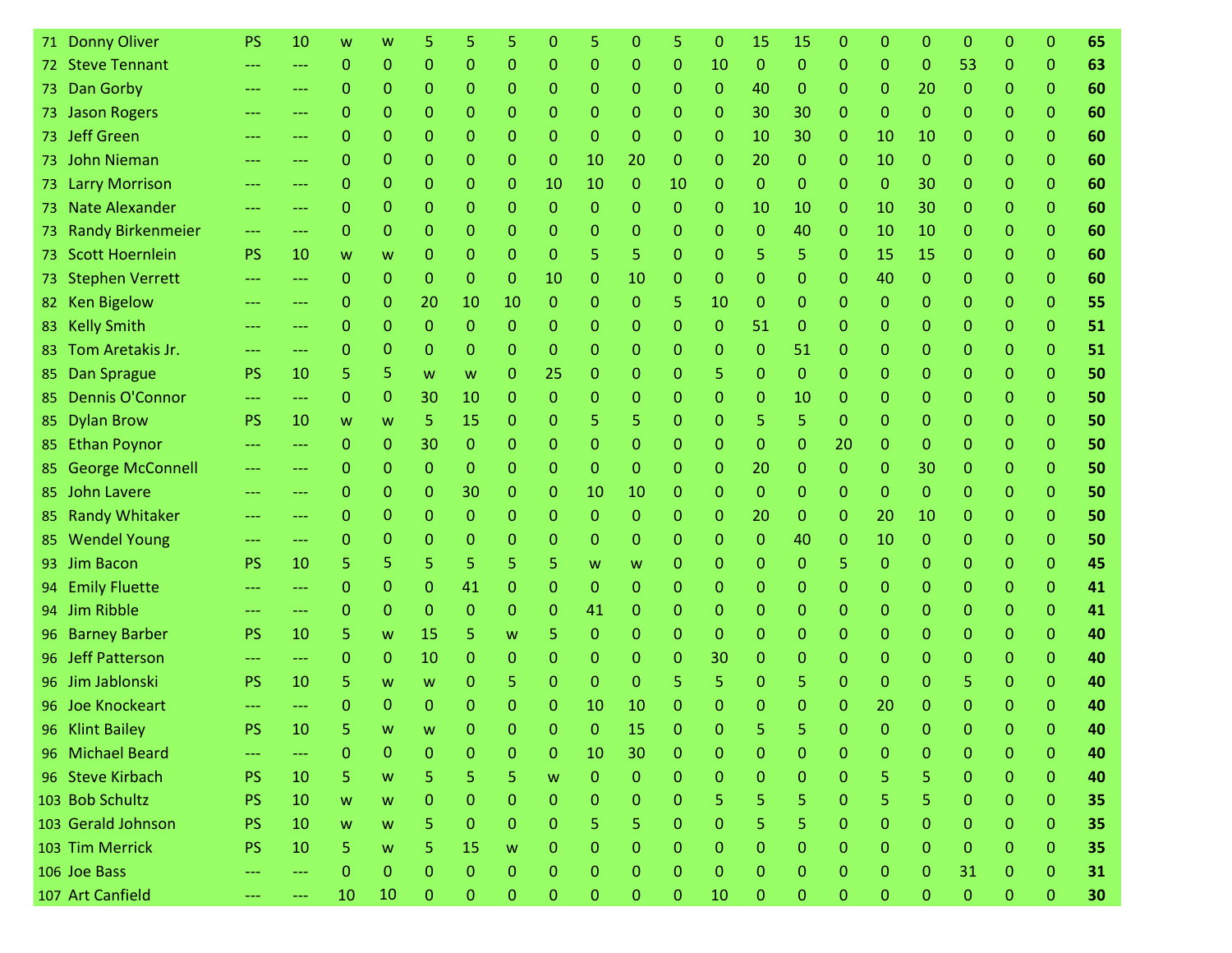| 107 Bart Boucher      | PS        | 10    | w            | w                | O            | O              | ი              | O            |              | 5            | 0            | 0            | 5            | 5              | Ω            | 0            | O            | O            | 0            | 0              | 30 |
|-----------------------|-----------|-------|--------------|------------------|--------------|----------------|----------------|--------------|--------------|--------------|--------------|--------------|--------------|----------------|--------------|--------------|--------------|--------------|--------------|----------------|----|
| 107 Bill Reno         |           | ---   | $\Omega$     | 0                | $\Omega$     | 0              | 0              | 0            | 0            | 0            | 0            | $\Omega$     | $\Omega$     | $\Omega$       | 30           | $\Omega$     | 0            | 0            | $\Omega$     | $\Omega$       | 30 |
| 107 Brian Vandervest  | <b>PS</b> | 10    | W            | W                | 5            | 0              | 0              | 5            | 0            | 5            | 0            | 0            | $\mathbf{0}$ | 5.             | $\mathbf{0}$ | 0            | 0            | 0            | $\Omega$     | $\Omega$       | 30 |
| 107 Darren McChesney  | ---       | ---   | $\Omega$     | 0                | 0            | 0              | 0              | 0            | 0            | 0            | 0            | 0            | 10           | 0              | 0            | 0            | 20           | 0            | $\mathbf{0}$ | $\mathbf{0}$   | 30 |
| 107 Helsel Racing     | <b>PS</b> | 10    | W            | W                | 0            | 0              | 0              | 0            | 5            | 5            | 0            | 0            | 5            | 5.             | 0            | 0            | 0            | 0            | $\Omega$     | $\Omega$       | 30 |
| 107 Jason Mikula      |           | ---   | $\mathbf{0}$ | 0                | $\Omega$     | 0              | 0              | 0            | 0            | 0            | 0            | 0            | $\mathbf{0}$ | 30             | 0            | 0            | 0            | 0            | $\mathbf{0}$ | $\mathbf{0}$   | 30 |
| 107 Lewis Robertson   |           | ---   | 0            | 0                | 30           | 0              | 0              | 0            | 0            | 0            | $\mathbf{0}$ | $\Omega$     | $\Omega$     | $\Omega$       | 0            | 0            | 0            | 0            | $\Omega$     | $\Omega$       | 30 |
| 107 Maverick Green    | ---       | ---   | $\mathbf{0}$ | 0                | $\Omega$     | 0              | 0              | 0            | 0            | 0            | 0            | 0            | 0            | 10             | 0            | 0            | 20           | 0            | $\mathbf{0}$ | $\Omega$       | 30 |
| 116 Mike Mayfield     | <b>PS</b> | 10    | W            | W                | $\mathbf{0}$ | 0              | 0              | 0            | 0            | 0            | 0            | $\Omega$     | 5            | 5.             | 5.           | $\mathbf{0}$ | 0            | 0            | $\Omega$     | $\Omega$       | 25 |
| 116 Rob Cerny         | <b>PS</b> | 10    | W            | W                | 5            | 5              | 0              | 0            | 0            | 0            | 0            | 0            | $\mathbf{0}$ | 5              | 0            | 0            | 0            | 0            | 0            | $\mathbf{0}$   | 25 |
| 116 Steve Milliman    | <b>PS</b> | 10    | W            | W                | $\mathbf{0}$ | 0              | 0              | 5            | 0            | 0            | 0            | $\Omega$     | 5            | 5              | 0            | 0            | 0            | 0            | 0            | $\mathbf{0}$   | 25 |
| 119 Billy Meier       |           | ---   | 0            | 0                | 0            | 0              | 0              | 0            | 0            | 0            | 0            | $\mathbf{0}$ | 10           | 10             | 0            | 0            | 0            | 0            | 0            | 0              | 20 |
| 119 Bruce Rischer     | ---       | ---   | 0            | 0                | $\Omega$     | 0              | 0              | 0            | 0            | 0            | 0            | $\mathbf{0}$ | 10           | 10             | $\mathbf{0}$ | 0            | 0            | 0            | $\Omega$     | $\Omega$       | 20 |
| 119 Cory Selleck      | ---       | ---   | 0            | 0                | 0            | 0              | 0              | 0            | 0            | 0            | 0            | $\mathbf{0}$ | $\mathbf{0}$ | $\Omega$       | 20           | 0            | 0            | 0            | $\Omega$     | $\Omega$       | 20 |
| 119 Dan Bryeans       |           | ---   | 0            | 0                | $\Omega$     | 0              | 0              | 0            | 0            | 0            | 0            | $\Omega$     | $\mathbf{0}$ | 20             | 0            | 0            | 0            | 0            | $\Omega$     | $\Omega$       | 20 |
| 119 David Mullins     |           | ---   | 0            | 0                | $\Omega$     | 0              | 0              | 0            | 0            | 0            | 0            | $\mathbf{0}$ | 10           | 10             | 0            | 0            | 0            | 0            | $\Omega$     | $\Omega$       | 20 |
| 119 Doug Rondeau      | ---       | ---   | 0            | 0                | 10           | 0              | 0              | 0            | 0            | 0            | 0            | 0            | $\mathbf 0$  | $\Omega$       | 0            | 0            | 0            | 10           | $\mathbf{0}$ | $\mathbf{0}$   | 20 |
| 119 Jason Kieffer     |           | ---   | 0            | 0                | $\mathbf{0}$ | 0              | 0              | 0            | 0            | 0            | 0            | $\Omega$     | 20           | $\Omega$       | 0            | 0            | 0            | $\Omega$     | $\Omega$     | $\mathbf{0}$   | 20 |
| 119 Jim Stoll         |           | ---   | $\mathbf{0}$ | 0                | $\Omega$     | 0              | 0              | 0            | 0            | 0            | 0            | 20           | $\mathbf{0}$ | $\Omega$       | 0            | 0            | 0            | 0            | $\mathbf{0}$ | $\mathbf{0}$   | 20 |
| 119 Kyle Wanamaker    |           | ---   | 0            | 0                | $\Omega$     | 0              | 0              | 0            | 0            | 0            | 0            | $\Omega$     | $\mathbf{0}$ | 20             | 0            | 0            | 0            | 0            | 0            | $\Omega$       | 20 |
| 119 Rodney Adams      |           | ---   | 0            | 0                | $\mathbf{0}$ | 0              | 0              | 0            | 0            | 0            | 0            | $\Omega$     | $\mathbf 0$  | 20             | 0            | 0            | 0            | 0            | $\Omega$     | $\mathbf{0}$   | 20 |
| 119 Scott Swander     |           | ---   | 0            | 0                | $\mathbf{0}$ | 0              | 0              | 0            | 0            | 0            | 0            | 20           | $\mathbf{0}$ | 0              | 0            | 0            | 0            | 0            | 0            | $\Omega$       | 20 |
| 119 Tim Wing          |           | ---   | 0            | 0                | 20           | 0              | 0              | 0            | 0            | 0            | 0            | $\mathbf{0}$ | $\mathbf 0$  | $\mathbf{0}$   | 0            | 0            | 0            | 0            | 0            | 0              | 20 |
| 131 Bob Wilson        |           | ---   | 0            | 0                | $\Omega$     | 0              | 0              | 0            | 0            | 0            | 0            | $\mathbf{0}$ | $\Omega$     | 10             | 0            | 0            | 0            | 5.           | $\Omega$     | $\Omega$       | 15 |
| 132 AJ Selleck        |           | ---   | 0            | 0                | $\Omega$     | 0              | 0              | 0            | 0            | 0            | 0            | 0            | 0            | 0              | 10           | 0            | 0            | 0            | $\Omega$     | $\Omega$       | 10 |
| 132 Alex Schiele      | ---       | ---   | $\mathbf{0}$ | 0                | $\mathbf{0}$ | 0              | 0              | 0            | 0            | 10           | 0            | $\Omega$     | $\Omega$     | $\Omega$       | $\Omega$     | 0            | 0            | 0            | 0            | $\Omega$       | 10 |
| 132 Chuck Melnik      | ---       | ---   | 0            | 0                | $\Omega$     | 0              | 0              | 0            | 0            | 0            | 0            | $\mathbf{0}$ | $\mathbf{0}$ | 10             | 0            | 0            | 0            | 0            | 0            | $\Omega$       | 10 |
| 132 Corey Mikus       |           |       | 0            | 0                | 0            | 0              | 0              | 0            | 0            | 0            | 0            | 0            | $\mathbf{0}$ | 10             | 0            | 0            | 0            | 0            | $\Omega$     | $\Omega$       | 10 |
| 132 Danny Angell      |           |       | Ω            | 0                | n            | 0              | O              | 0            |              | O            | O            | n            | 0            | 10             | 0            |              | O            | O            | 0            | 0              | 10 |
| 132 Darren Albrecht   |           |       | $\mathbf{0}$ | 10               | $\mathbf{0}$ | $\overline{0}$ | $\overline{0}$ | $\mathbf{0}$ | 0            | 0            | $\mathbf{0}$ | 0            | $\mathbf{0}$ | $\mathbf{0}$   | $\mathbf{0}$ | $\mathbf{0}$ | $\mathbf 0$  | 0            | $\mathbf 0$  | $\mathbf{0}$   | 10 |
| 132 Devon Nelson      |           |       | 0            | $\mathbf 0$      | $\mathbf{0}$ | 0              | 0              | 0            | $\mathbf 0$  | $\Omega$     | $\mathbf{0}$ | $\Omega$     | $\mathbf{0}$ | 10             | $\mathbf{0}$ | $\Omega$     | 0            | $\mathbf{0}$ | $\mathbf{0}$ | $\mathbf 0$    | 10 |
| 132 Jason Preston     | ---       | ---   | 0            | $\mathbf{0}$     | $\mathbf{0}$ | $\overline{0}$ | $\Omega$       | 0            | $\mathbf{0}$ | $\mathbf{0}$ | $\mathbf{0}$ | $\mathbf{0}$ | $\mathbf{0}$ | $\overline{0}$ | 10           | $\mathbf{0}$ | 0            | $\mathbf{O}$ | 0            | $\overline{0}$ | 10 |
| 132 John Cerka        | ---       | ---   | 0            | $\mathbf 0$      | $\mathbf{0}$ | $\Omega$       | $\Omega$       | 0            | $\mathbf{0}$ | $\Omega$     | $\mathbf{0}$ | $\Omega$     | $\mathbf{0}$ | 10             | $\mathbf{0}$ | $\Omega$     | 0            | $\mathbf{0}$ | $\mathbf{0}$ | $\mathbf{0}$   | 10 |
| 132 Mark Cone         | ---       | $---$ | 0            | $\boldsymbol{0}$ | $\mathbf 0$  | 0              | 0              | 0            | $\mathbf 0$  | $\Omega$     | $\mathbf{0}$ | $\mathbf{0}$ | 10           | $\Omega$       | 0            | $\mathbf{0}$ | 0            | $\mathbf{0}$ | $\mathbf{0}$ | $\mathbf{O}$   | 10 |
| 132 Mark Mayfield     | <b>PS</b> | 10    | W            | W                | $\mathbf{0}$ | 0              | 0              | 0            | $\mathbf{0}$ | $\Omega$     | $\mathbf{0}$ | $\Omega$     | $\mathbf{0}$ | $\Omega$       | $\mathbf{0}$ | $\mathbf{0}$ | 0            | $\mathbf{0}$ | $\mathbf{0}$ | $\mathbf{0}$   | 10 |
| 132 Neal Zielaskowski | ---       | ---   | 0            | $\boldsymbol{0}$ | $\mathbf{0}$ | $\mathbf{0}$   | 0              | $\mathbf{0}$ | $\Omega$     | $\Omega$     | 10           | $\Omega$     | $\mathbf{0}$ | $\Omega$       | $\mathbf{0}$ | $\Omega$     | $\mathbf{0}$ | $\Omega$     | $\mathbf{0}$ | $\mathbf{0}$   | 10 |
| 132 Pauline Schwedt   | ---       | ---   | 0            | $\boldsymbol{0}$ | $\mathbf{0}$ | $\mathbf{0}$   | 0              | $\mathbf{0}$ | $\mathbf{0}$ | $\mathbf{O}$ | $\mathbf 0$  | $\mathbf{0}$ | $\mathbf{0}$ | 10             | $\mathbf{0}$ | $\mathbf{0}$ | $\mathbf{0}$ | $\mathbf 0$  | 0            | $\mathbf{O}$   | 10 |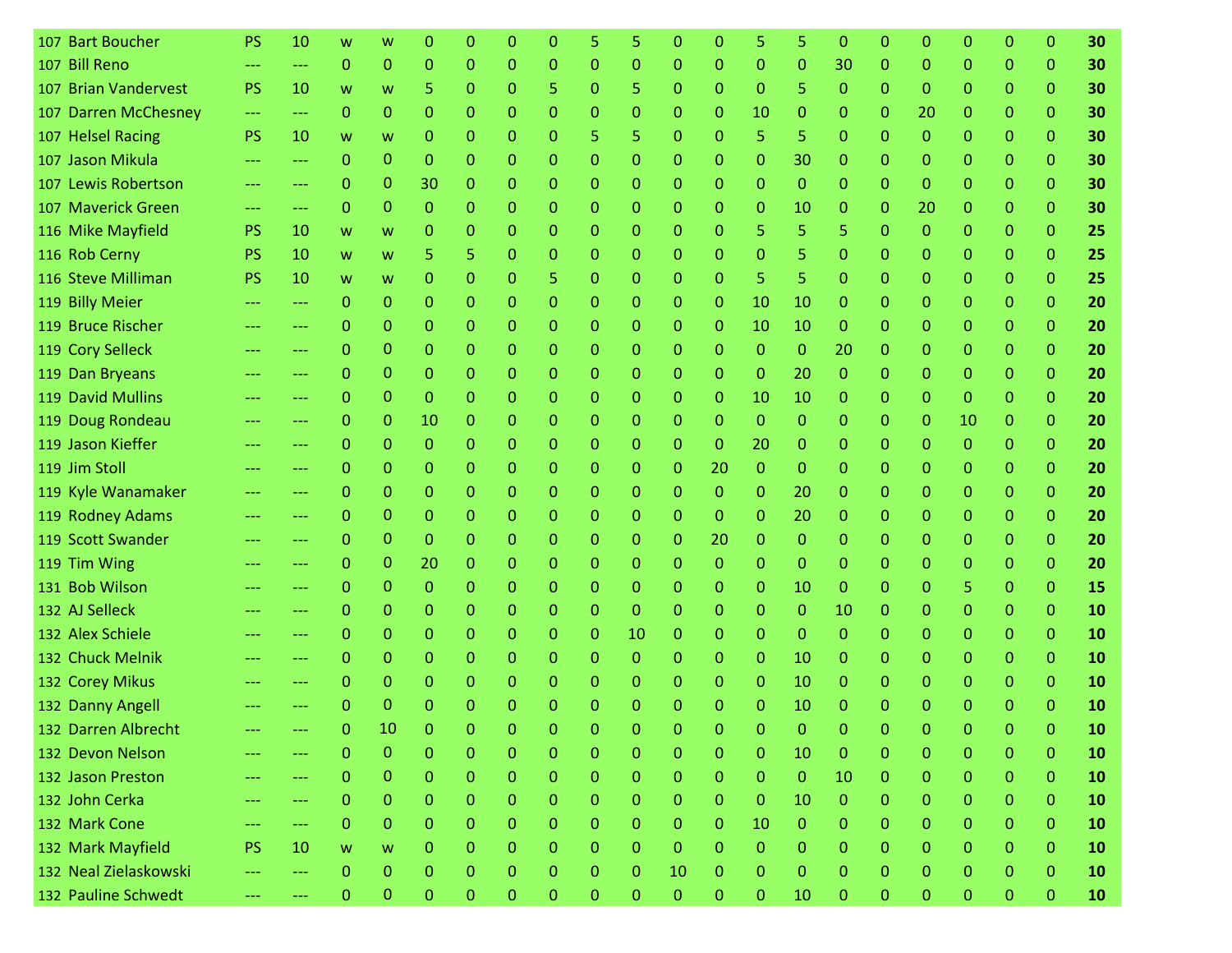| 132 Roger Reed     | $   0$ $0$            |                                        | - 0            | $\overline{\phantom{0}}$ 0 |       |             | $0$ 0 0 0 0 0 0 0 0 0 0 |        |       |     |     |                  |                                         |                                         |                          | <b>407</b>                              |                | $0 \t 10 \t 10$                         |                                  |
|--------------------|-----------------------|----------------------------------------|----------------|----------------------------|-------|-------------|-------------------------|--------|-------|-----|-----|------------------|-----------------------------------------|-----------------------------------------|--------------------------|-----------------------------------------|----------------|-----------------------------------------|----------------------------------|
| 132 Rory Vick      | $   0$ 0              |                                        | - 0 -          | - 0 -                      | - 0 - | $\bullet$ 0 | / O /                   | 70 D Z | - 0 - | - 0 | - 0 | $\Box$ 0 \       | - 0 -                                   | - 0 -                                   | - 0                      | $\overline{0}$                          | - 0            | 10 10                                   |                                  |
| 132 Scott Dankert  | $\longrightarrow$ 0 0 |                                        | - 0            | $\sim$ 0 $\sim$            |       |             | 0 0 0 0 0 0 0 0 0 0     |        |       |     |     |                  |                                         |                                         | $-10$                    | - 0                                     | - 0            | $\begin{array}{ccc} 0 & 10 \end{array}$ |                                  |
| 132 Scott Dronkers | $  0$ 0               |                                        | - 0            | - 0 -                      |       |             | 0 0 0 0 0 0 0           |        |       |     |     | - 0 -            | - 0 -                                   | $10\qquad 0$                            |                          | <b>407</b>                              | $\overline{0}$ | $\begin{array}{ccc} 0 & 10 \end{array}$ |                                  |
| 132 Stan Jones Jr  | $  0$ 0               |                                        | - 0 -          | - 0 -                      |       |             | 0 0 0 0 0 0 0           |        |       |     |     | $\blacksquare$ 0 | - 0 -                                   | $10 \quad 0$                            |                          | $\blacktriangle$ 0 $\blacktriangledown$ | - 0            | $\begin{array}{ccc} 0 & 10 \end{array}$ |                                  |
| 132 Todd Lesatz    |                       | $\begin{array}{ccc} 0 & 0 \end{array}$ | $\overline{0}$ | $\sim 0$                   |       |             |                         |        |       |     |     |                  |                                         |                                         | 0 0 10 0 0 0 0 0 0 0 0 0 |                                         | - 0            | $\begin{array}{ccc} 0 & 10 \end{array}$ |                                  |
| 132 Ty MacNeill    |                       | $0 \quad 0$                            | - 0 -          | $-10$                      |       |             | 0 0 0 0 0 0 0           |        |       |     |     | $\sim 0$         | $\blacktriangle$ 0 $\blacktriangledown$ | $\begin{array}{cccc} 0 & 0 \end{array}$ |                          | - 0                                     | - 0 -          | - 0                                     | $\blacksquare$ 10 $\blacksquare$ |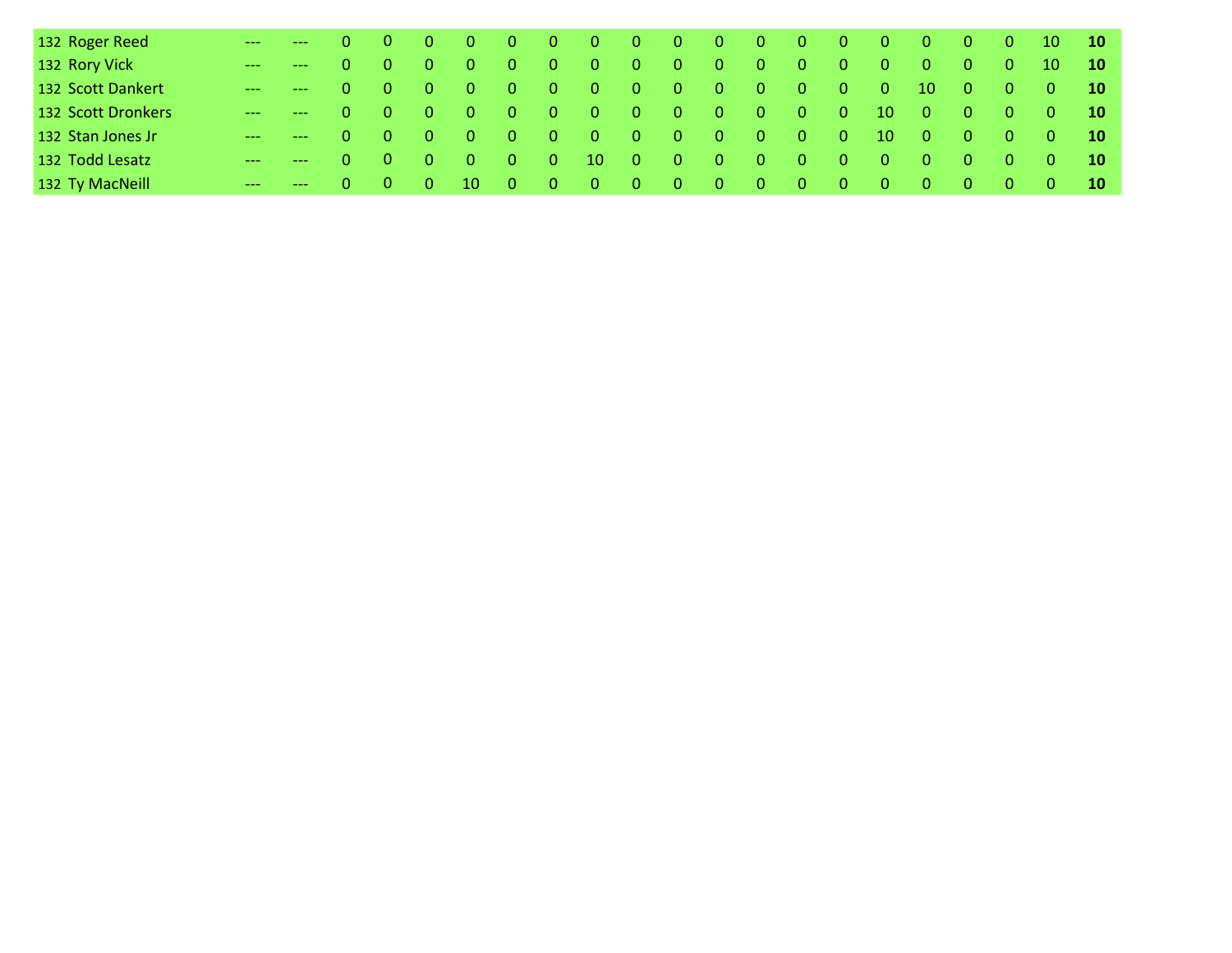|    | NORTHER?                  |           |            |              |              |           |      |              |             |             | <b>2019 TNT Well Services Points Series</b><br><b>Racing Engine Technologies PRO TROPHY Class</b> |              |              |    |           |              |          |               |              |              |                 |              |
|----|---------------------------|-----------|------------|--------------|--------------|-----------|------|--------------|-------------|-------------|---------------------------------------------------------------------------------------------------|--------------|--------------|----|-----------|--------------|----------|---------------|--------------|--------------|-----------------|--------------|
|    |                           |           | Date Bonus | 5/4          | 8/9          | 5/25      | 5/26 | 6/7          | 6/8         | 6/21        | 6/22                                                                                              | 7/6          | $9/28$ 7/26  |    | 7/27      | 8/10         | 8/23     | $8/24$ $8/31$ |              | $9/14$ 9/20  |                 | <b>Total</b> |
| 1  | <b>David Evans</b>        | PS        | 10         | 68           | 5            | 5         | 5    | 5            | 68          | 5           | 45                                                                                                | 5            | W            | 5  | 78        | 57           | 67       | 45            | W            | 0            | 46              | 519          |
| 2  | <b>Dustin Cesaro</b>      | 5/25      | 10         | W            | 68           | 5         | W    | 0            | 15          | <b>15</b>   | 35                                                                                                | 5            | 68           | 5  | 5         | 15           | 5        | 67            | 25           | 25           | 15              | 383          |
|    | <b>Martin Moore</b>       | <b>PS</b> | 10         | 15           | 25           | 25        | 25   | 35           | wp          | 15          | wp                                                                                                | 35           | 46           | 25 | 5         | 5            | 25       | 5             | 15           | 25           | 47              | 383          |
| 4  | <b>Jim Evans</b>          | <b>PS</b> | 10         | 15           | wp           | 25        | wp   | 5            | 5           | 25          | 5                                                                                                 | 68           | 46           | 25 | 5         | 15           | 15       | 45            | 5            | 46           | 6               | 366          |
|    | <b>Tom Lauber</b>         | <b>PS</b> | 10         | wp           | wp           | 5         | 15   | 57           | 25          | 67          | 67                                                                                                | 5            | 15           | 5  | 25        | 25           | 5        | 5             | 5            | 5            | 16              | 357          |
| 6  | <b>Cranky Racing AK47</b> | <b>PS</b> | 10         | wp           | 25           | 35        | wp   | 35           | 5           | 5           | 5                                                                                                 | 46           | 35           | 35 | 25        | 5            | 56       | 5             | 5            | 5            | 5               | 342          |
|    | <b>Bob Bushen</b>         | <b>PS</b> | <b>10</b>  | wp           | wp           | 5         | 25   | 46           | 25          | 5           | 35                                                                                                | 35           | 5            | 25 | 25        | 15           | 5        | 25            | 5            | 5            | 6               | 302          |
| 8  | <b>Phil Anderson</b>      | ---       | ---        | $\mathbf{0}$ | 0            | 0         | 0    | 63           | 10          | 20          | $\Omega$                                                                                          | $\mathbf 0$  | $\mathbf 0$  | 62 | 0         | 0            | 73       | 10            | 10           | 41           | $\mathbf 0$     | 289          |
| 9  | <b>Brad Haist</b>         | <b>PS</b> | 10         | 57           | W            | 5         | 5    | W            | 5           | 35          | 5                                                                                                 | 57           | 5            | 5  | 25        | 5            | 0        | $\mathbf{0}$  | 25           | 25           | 5               | 274          |
|    | 10 Jim Bacon              | <b>PS</b> | 10         | 5            | 15           | 68        | 35   | 5            | 5           | 35          | 15                                                                                                | 5            | 5            | 5  | 5         | 5            | 45       | W             | 5            | W            | 5               | 273          |
|    | 11 Moody Racing (Bill)    | <b>PS</b> | 10         | 25           | 25           | 46        | 15   | wp           | wp          | 25          | 15                                                                                                | 5            | 5            | 5  | 5         | 25           | 5        | 5             | 15           | 15           | 26              | 272          |
|    | 12 Devin Orth             | <b>PS</b> | 10         | 46           | W            | 25        | 35   | 15           | 5           | 25          | 15                                                                                                | 5            | 25           | W  | 0         | 0            | 5        | 25            | 15           | 15           | 5               | 271          |
| 13 | Dan Snyder                | PS        | 10         | W            | W            | 5         | 25   | 5            | 5           | 5           | 5                                                                                                 | 5            | 25           | 5  | 5         | $\mathbf{0}$ | 5        | 78            | 35           | 35           | 15              | 268          |
|    | 14 Bill Fluette           |           | ---        | 0            | 30           | 0         | 0    | 0            | 10          | $\mathbf 0$ | 0                                                                                                 | 20           | $\mathbf 0$  | 0  | 30        | 41           | 30       | 10            | 41           | 52           | $\mathbf 0$     | 264          |
|    | 15 Kristina Mardlin       |           | ---        | 0            | 52           | 0         | 0    | 0            | $\mathbf 0$ | 10          | 73                                                                                                | $\mathbf 0$  | $\mathbf 0$  | 10 | 40        | 20           | 20       | 30            | 0            | $\Omega$     | $\mathbf 0$     | 255          |
|    | 16 Gary Bowman JR         | <b>PS</b> | 10         | 5            | 15           | W         | 5    | 5            | 5           | 78          | 25                                                                                                | 5            | W            | 5  | 15        | 5            | 15       | 45            | 5            | 5            | 5               | 253          |
|    | 17 Chuck Marlatt          | PS        | 10         | 15           | wp           | 35        | wp   | 5            | 15          | 5           | 5                                                                                                 | 15           | 5            | 5  | 5         | 35           | 15       | 15            | 5            | 35           | 16              | 241          |
|    | 17 Gary Bowman SR         | <b>PS</b> | 10         | wp           | wp           | 5         | 15   | 5            | 15          | 45          | 5                                                                                                 | 35           | 15           | 5  | 5         | 15           | 25       | 25            | 5            | 5            | 6               | 241          |
|    | 19 Ty MacNeill            | <b>PS</b> | <b>10</b>  | 25           | 15           | <b>15</b> | 15   | W            | W           | 56          | 5                                                                                                 | $\mathbf 0$  | 0            | 5  | 15        | 5            | $\Omega$ | 0             | 5            | 5            | 57              | 233          |
|    | 20 Ken Bigelow            | PS        | <b>10</b>  | 35           | 15           | 25        | 57   | wp           | 5           | 5           | 5                                                                                                 | 5            | 15           | 5  | 5.        | 5            | 15       | 5             | <b>15</b>    | W            | 5               | 232          |
|    | 21 James Persinger        | PS        | <b>10</b>  | <b>15</b>    | wp           | <b>WD</b> | 5    | 5            | 46          | <b>15</b>   | 15                                                                                                | 5            | 5            | 45 | 5         | 5            | 25       | 5             | 5            | 5            | $6\phantom{1}6$ | 222          |
|    | 22 Louis Gravelle         | <b>PS</b> | 10         | wp           | wp           | 5         | 5    | 5            | 5           | 5           | 15                                                                                                | 25           | 35           | 5  | 25        | 15           | 5        | 25            | 15           | 15           | 6               | 221          |
|    | 23 Kory Thompson          | <b>PS</b> | 10         | 25           | wp           | wp        | 15   | 5            | 5           | 5           | 35                                                                                                | 5            | 5            | 15 | 35        | 5            | 5        | 5             | 25           | 5            | $6\phantom{1}6$ | 211          |
|    | 23 Team Skittles 752      | <b>PS</b> | 10         | 15           | wp           | <b>15</b> | 15   | wp           | 5           | 25          | 5                                                                                                 | 5            | 25           | 25 | 25        | 5            | 5        | 5             | 5            | 5            | 16              | 211          |
|    | 25 Kyle Kidder            |           | ---        | 30           | 10           | 10        | 0    | 20           | 20          | 10          | 20                                                                                                | 10           | $\mathbf{0}$ | 0  | 30        | 0            | 30       | 20            | 0            | $\Omega$     | $\mathbf{0}$    | 210          |
|    | 26 Scott Swander          | <b>PS</b> | 10         | 5            | 5            | 46        | 5    | 5            | 5           | W           | <b>15</b>                                                                                         | 5            | 15           | 25 | 5         | 5            | W        | 0             | 35           | 15           | 5               | 206          |
|    | 27 Larry Crawford         | <b>PS</b> | 10         | wp           | wp           | 5         |      | 15           | 5           | 15          | 56                                                                                                | 5            | 15           | 5  | 15        | 5            | 15       | 5             | 5            | 5            | 16              | 202          |
|    | 28 Mike Athey             | PS        | 10         | 5            |              | 15        |      | 15           | 57          | 5           |                                                                                                   | 15           | 15           |    |           |              |          | 15            | $\bf{0}$     |              | $\mathbf{0}$    | 182          |
|    | 29 Danny Lewis            | PS        | 10         | 5            | 15           | W         | W    | 5            | 35          | 35          | 5                                                                                                 | 15           | $\mathbf{0}$ | 35 | 5         | 5            | 5        | 5             | $\mathbf{0}$ | $\Omega$     | $\mathbf{0}$    | 180          |
|    | 30 John Cerka             | PS        | 10         | W            | W            | 15        | 5    | $\mathbf{0}$ | 5           | 5           | 5                                                                                                 | 15           | 5            | 5  | 5         | 5            | 15       | 15            | 46           | 5            | 5               | 166          |
|    | 31 Dennis O'Connor        | ---       | ---        | $\mathbf{0}$ | $\mathbf{0}$ | 52        | 63   | $\Omega$     | $\Omega$    | 0           | 0                                                                                                 | $\mathbf{0}$ | $\Omega$     | 10 | <b>10</b> | $\mathbf{0}$ | $\Omega$ | $\Omega$      | $\Omega$     | $\mathbf{0}$ | 30              | 165          |
|    | 32 Brad Anderson          | <b>PS</b> | 10         | W            | W            | 5         | 5    | 25           | 25          | 5           | 5                                                                                                 | 5            | $\Omega$     | 5  | 5         | $\mathbf{0}$ | $\Omega$ | $\mathbf{0}$  | 68           | $\mathbf{0}$ | $\mathbf 0$     | 163          |
|    | 33 Jason Pomeroy          | PS        | 10         | W            | 5            | W         | 5    | 5            | 15          | 5           | 15                                                                                                | 5            | 25           | 5  | 5.        | 15           | 5        | 5             | 15           | 15           | 5               | 160          |
|    | 33 Josh Sorensen          | PS        | 10         | 5            | 5            | 15        | 5    | 5            | 5           | 35          | 5                                                                                                 | 15           | W            | 5  | 15        | 5.           | W        | 5             | 5            | 15           | 5               | 160          |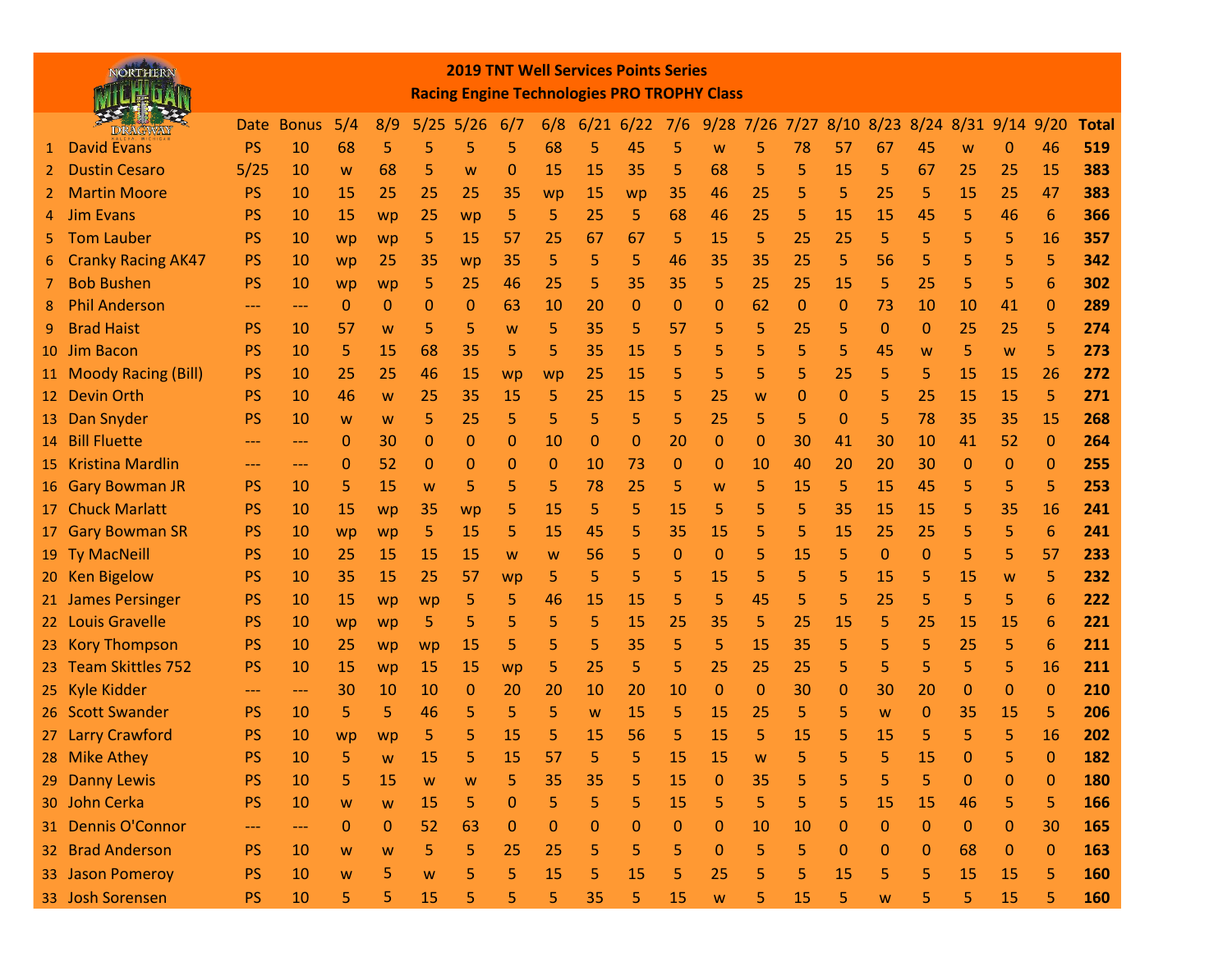|     | 35 Perry Daniels      |           | --- | 0            | 0            | $\Omega$     | 0            | $\Omega$     | 0  | $\Omega$     | $\mathbf 0$  | $\mathbf 0$  | 0            | 0            | 20           | 10           | 20           | 10          | $\mathbf 0$  | 63           | 30             | 153 |
|-----|-----------------------|-----------|-----|--------------|--------------|--------------|--------------|--------------|----|--------------|--------------|--------------|--------------|--------------|--------------|--------------|--------------|-------------|--------------|--------------|----------------|-----|
|     | 36 Jeff Patterson     | ---       | --- | $\mathbf{0}$ | 0            | $\Omega$     | $\mathbf{0}$ | $\Omega$     | 0  | $\mathbf 0$  | 10           | $\mathbf 0$  | 30           | $\mathbf{0}$ | 30           | 20           | 20           | 10          | 20           | $\mathbf{0}$ | 10             | 150 |
|     | 36 Phil Gunther       | ---       | --- | $\Omega$     | $\mathbf{0}$ | $\Omega$     | $\mathbf 0$  | $\mathbf{0}$ | 10 | $\mathbf 0$  | $\mathbf 0$  | 30           | 20           | 0            | $\Omega$     | $\mathbf{0}$ | 20           | 10          | 30           | 10           | 20             | 150 |
|     | 36 Wayne Henschel     | <b>PS</b> | 10  | 5            | W            | 5            | 5            | 25           | 35 | 5            | 15           | 15           | W            | 15           | 5            | $\Omega$     | 5            | 5           | $\mathbf{0}$ | $\Omega$     | $\mathbf 0$    | 150 |
| 39  | <b>Emily Fluette</b>  | <b>PS</b> | 10  | W            | 46           | wp           | 5            | 5            | 15 | 5            | 5            | 5            | 5            | 5            | 5            | 5            | 5            | 5           | 5            | 5            | 5              | 141 |
| 40  | <b>Hlavka Racing</b>  | <b>PS</b> | 10  | 15           | 5            | 15           | 25           | 5            | 5  | 5            | 5            | 5            | W            | 15           | 5            | 5            | W            | 5           | 5            | 5            | $\mathbf{0}$   | 135 |
| 41  | <b>Melissa Wood</b>   | <b>PS</b> | 10  | wp           | wp           | 5            | 25           | 5            | 5  | 15           | 5            | 5            | 5            | 15           | 5            | 5            | 5            | 5           | 5            | 5            | 6              | 131 |
|     | 42 Timm Heining       | ---       | --- | 0            | $\mathbf{0}$ | $\Omega$     | $\mathbf{0}$ | 10           | 0  | 10           | 0            | 10           | $\mathbf 0$  | 40           | $\Omega$     | 30           | $\mathbf{0}$ | 0           | 0            | 30           | $\mathbf 0$    | 130 |
|     | 43 Jason Moore        | <b>PS</b> | 10  | 5            | W            | 5            | 5            | 5            | 5  | 15           | W            | 0            | $\Omega$     | $\mathbf{0}$ | 15           | 5            | $\mathbf 0$  | 25          | 5            | 25           | $\mathbf{0}$   | 125 |
|     | 43 Larry Morrison     | ---       | --- | 0            | 0            | 10           | $\mathbf 0$  | 0            | 0  | 0            | 0            | 0            | 0            | $\mathbf{0}$ | 0            | $\mathbf 0$  | $\mathbf{0}$ | 0           | 52           | 0            | 63             | 125 |
|     | 43 Toby Hamilton      | <b>PS</b> | 10  | 5            | W            | 5            | 5            | 25           | 5  | 5            | 5            | 5            | 5            | 5            | 5            | W            | 15           | 15          | $\mathbf{0}$ | 5            | 5              | 125 |
|     | 46 Andrew Heinig      | ---       | --- | $\Omega$     | 0            | $\Omega$     | $\mathbf 0$  | $\Omega$     | 0  | 0            | 0            | 0            | $\Omega$     | 73           | 51           | $\mathbf{0}$ | $\Omega$     | 0           | 0            | $\mathbf{0}$ | $\mathbf{0}$   | 124 |
|     | 47 Mark Smith         | <b>PS</b> | 10  | 25           | $\mathbf{0}$ | 5            | 15           | 15           | 15 | 5            | W            | 5            | $\Omega$     | W            | 5            | 5            | 5            | 5           | $\mathbf{0}$ | $\Omega$     | 5              | 120 |
| 47  | <b>Ron Carpenter</b>  | ---       | --- | $\mathbf{0}$ | 20           | $\Omega$     | $\mathbf{0}$ | 10           | 20 | $\mathbf 0$  | $\mathbf 0$  | $\mathbf 0$  | 10           | $\mathbf{0}$ | 0            | 30           | 10           | 0           | $\mathbf 0$  | 20           | $\mathbf 0$    | 120 |
| 49  | <b>Bob Wilson</b>     | <b>PS</b> | 10  | 5            | W            | 15           | 5            | 5            | 5  | 5            | 5            | 25           | 5            | 5            | 5            | W            | 5            | 5           | 5            | $\Omega$     | 5              | 115 |
| 49  | <b>David Osborn</b>   | <b>PS</b> | 10  | 5            | W            | 5            | 15           | 5.           | 5  | 15           | 5            | 15           | W            | 5            | 5            | 5            | 5            | 5           | 0            | 5            | 5              | 115 |
|     | 49 Josh Corley        | 5/25      | 10  | W            | W            | 5            | 35           | 5            | 15 | $\mathbf 0$  | 0            | 15           | $\mathbf 0$  | 5            | 15           | $\mathbf{0}$ | 5            | 5           | $\mathbf{0}$ | $\mathbf{0}$ | $\mathbf{0}$   | 115 |
|     | 49 Ty Hamilton        | <b>PS</b> | 10  | 5            | W            | 5            | 5            | 5            | W  | 5            | 5            | 5            | $\mathbf 0$  | 15           | 25           | $\mathbf{0}$ | 5            | 5           | $\mathbf{0}$ | 5            | 15             | 115 |
|     | 53 Joe Bigelow        | <b>PS</b> | 10  | W            | W            | 5            | 5            | 0            | 5  | 0            | 0            | 5            | $\Omega$     | 5            | 25           | $\mathbf{0}$ | 5            | 15          | 0            | $\mathbf{0}$ | 25             | 105 |
|     | 53 Terry Pendock      | <b>PS</b> | 10  | 15           | 5            | 5            | 5            | 15           | 5  | 5            | 5            | 15           | W            | 5            | 15           | W            | $\mathbf{0}$ | 0           | $\mathbf{0}$ | 0            | $\mathbf{0}$   | 105 |
| 55. | <b>Devon Nelson</b>   | ---       | --- | 0            | 20           | $\Omega$     | 0            | 0            | 0  | 0            | 0            | $\mathbf 0$  | $\mathbf 0$  | $\bf 0$      | $\mathbf{0}$ | 63           | $\mathbf 0$  | 0           | 0            | 0            | 20             | 103 |
|     | 56 Phil Wrobleski     | ---       | --- | 0            | $\mathbf{0}$ | $\Omega$     | $\mathbf 0$  | 0            | 0  | 0            | 0            | 0            | $\mathbf{0}$ | 10           | 40           | $\mathbf{0}$ | $\mathbf 0$  | 51          | $\mathbf 0$  | $\mathbf{0}$ | $\mathbf{0}$   | 101 |
|     | 57 Jim Garrett        | <b>PS</b> | 10  | W            | W            | 25           | $\mathbf 0$  | 0            | 0  | 25           | 5            | 5            | $\mathbf 0$  | 15           | 5            | $\mathbf{0}$ | 5            | 5           | 0            | $\mathbf{0}$ | $\mathbf{0}$   | 100 |
|     | 57 Melissa Sedlacek   | <b>PS</b> | 10  | 5            | W            | 5            | 15           | 5            | 35 | W            | 0            | 5            | $\Omega$     | 5            | 5            | $\mathbf{0}$ | 5            | 5           | $\mathbf{0}$ | $\Omega$     | $\mathbf{0}$   | 100 |
|     | 57 Scott Glinski      | <b>PS</b> | 10  | W            | 5            | 5            | 5            | 5            | W  | 0            | 0            | 5            | $\mathbf 0$  | 5            | 15           | 5            | 15           | 5           | 5            | 15           | $\mathbf{0}$   | 100 |
|     | 60 Art Canfield       | <b>PS</b> | 10  | 5            | 15           | 5            | 46           | W            | W  | 5            | $\mathbf 0$  | $\Omega$     | 10           | $\mathbf{0}$ | $\Omega$     | $\Omega$     | $\mathbf 0$  | 0           | $\mathbf{0}$ | $\mathbf{0}$ | $\mathbf{0}$   | 96  |
|     | 61 Adam Rentsman      | <b>PS</b> | 10  | W            | W            | 5            | $\mathbf{0}$ | $\Omega$     | 0  | 5            | 45           | 0            | $\mathbf 0$  | 15           | 15           | $\mathbf{0}$ | $\Omega$     | 0           | 0            | $\Omega$     | $\mathbf 0$    | 95  |
|     | 61 Alex Karch         | <b>PS</b> | 10  | 5            | W            | 5            | 5            | 25           | 5  | W            | 5            | 5            | $\Omega$     | 5            | 5            | 5            | 5            | 5           | 5            | $\Omega$     | $\mathbf 0$    | 95  |
|     | 61 Steven Savich      | <b>PS</b> | 10  | 5            | W            | 15           | 5            | 5.           | 5  | W            | $\Omega$     | 0            | 0            | 5            | 5            | 0            | 0            | 0           | 0            | 5            | 35             | 95  |
|     | 64 Nate Alexander     |           |     |              | $\mathbf{0}$ | $\mathbf{0}$ | $\mathbf{0}$ | $\mathbf{0}$ | 0  | $\mathbf 0$  | 0            | $\mathbf{0}$ | 0            | $\mathbf{0}$ | 62           | $\mathbf{0}$ | 0            | 30          | 0            | $\mathbf{0}$ | $\overline{0}$ | 92  |
|     | 65 Randy Whitaker     |           | --- | 0            | 0            | $\mathbf 0$  | 0            | $\mathbf{0}$ | 0  | $\mathbf 0$  | $\mathbf 0$  | 0            | $\mathbf 0$  | 51           | $\mathbf 0$  | 0            | 30           | 10          | $\mathbf{0}$ | $\mathbf{0}$ | $\mathbf{0}$   | 91  |
|     | 66 Donnie Heinzer III | ---       | --- | 10           | $\mathbf{0}$ | 30           | 10           | $\mathbf{0}$ | 0  | $\mathbf 0$  | $\mathbf 0$  | $\mathbf 0$  | $\mathbf{0}$ | $\mathbf{0}$ | $\mathbf{0}$ | 10           | 30           | $\mathbf 0$ | $\mathbf{0}$ | $\mathbf{0}$ | $\mathbf{0}$   | 90  |
| 67  | <b>Todd Baughan</b>   |           | --- | $\Omega$     | $\mathbf{0}$ | $\mathbf{0}$ | $\mathbf{0}$ | $\mathbf{0}$ | 0  | $\mathbf 0$  | 20           | $\mathbf 0$  | $\mathbf{0}$ | $\mathbf{0}$ | 51           | $\bf 0$      | $\mathbf{0}$ | $\mathbf 0$ | $\mathbf{0}$ | 10           | $\mathbf{0}$   | 81  |
|     | 68 Don Oliver         | ---       | --- | 0            | 0            | 10           | 0            | 0            | 0  | $\mathbf 0$  | 10           | 20           | 0            | 30           | $\mathbf{0}$ | 10           | $\mathbf 0$  | 0           | 0            | 0            | $\mathbf{0}$   | 80  |
| 68  | <b>Maverick Green</b> | ---       | --- | $\mathbf{0}$ | $\mathbf{0}$ | $\mathbf 0$  | $\mathbf{0}$ | $\mathbf{0}$ | 0  | $\mathbf 0$  | $\mathbf{0}$ | $\mathbf{0}$ | $\mathbf{0}$ | $\mathbf{0}$ | 40           | $\mathbf{0}$ | 10           | 30          | $\mathbf{0}$ | 0            | $\mathbf{0}$   | 80  |
|     | 68 Rich Majchrzak     | ---       | --- | $\Omega$     | 0            | $\Omega$     | $\mathbf{0}$ | 0            | 0  | $\mathbf{0}$ | 20           | 10           | $\Omega$     | 40           | 0            | 10           | $\Omega$     | 0           | 0            | $\mathbf{0}$ | $\bf{0}$       | 80  |
|     | 68 Tim Steinebach     | <b>PS</b> | 10  | 5            | W            | 5            | 5            | 5            | 15 | 5            | 5            | 5            | W            | 5            | 5            | $\pmb{0}$    | 5            | 5           | $\mathbf 0$  | $\mathbf 0$  | $\bf 0$        | 80  |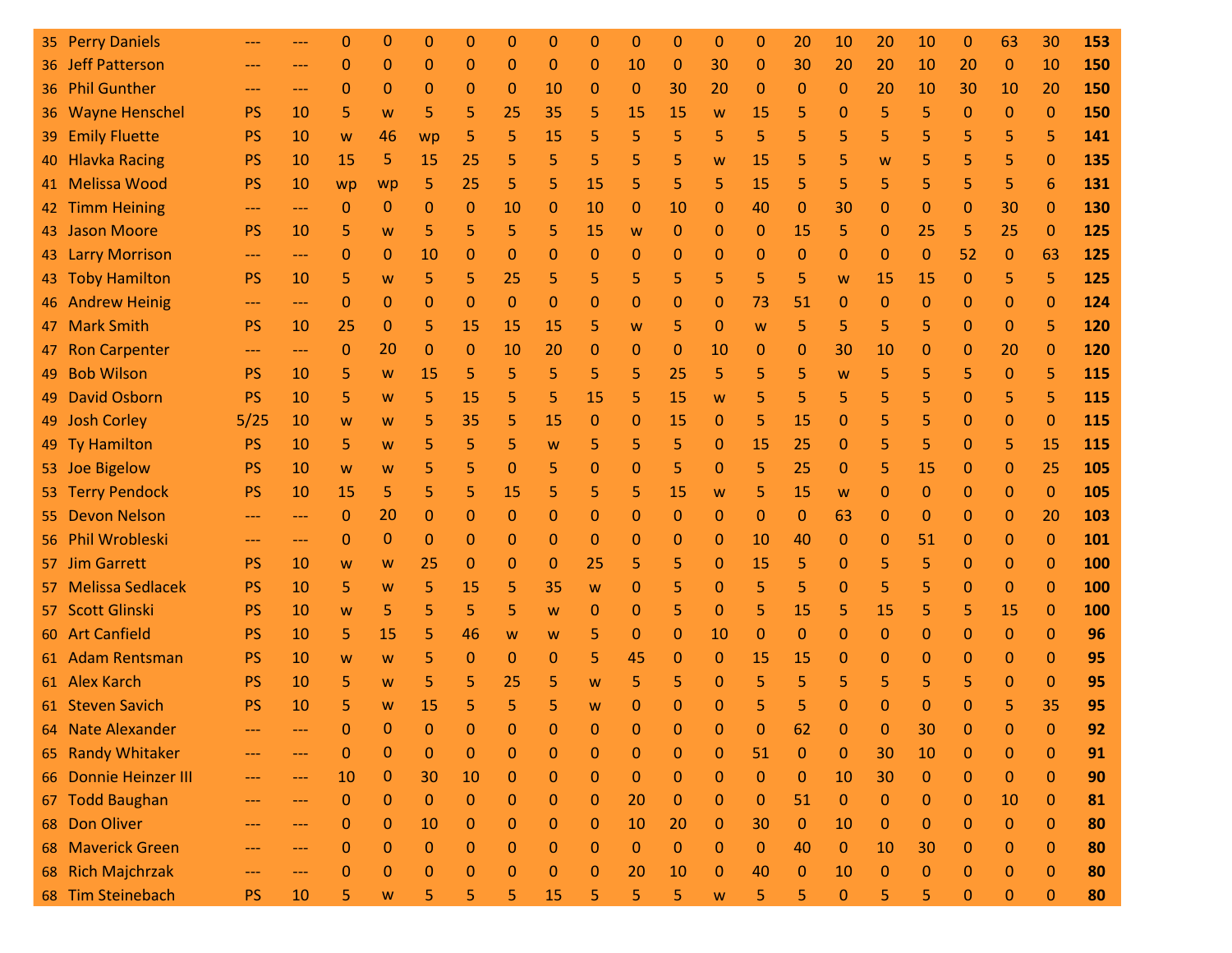| 72. | <b>Dale Guenthardt</b> | <b>PS</b> | 10                | W            | W            | 0            | 0            | 0            | 46           | 5           | 5            | 0            | 5            | 0            | 0            | 0            | 0            | $\Omega$     | 5            | 0                | $\mathbf{0}$ | 76 |
|-----|------------------------|-----------|-------------------|--------------|--------------|--------------|--------------|--------------|--------------|-------------|--------------|--------------|--------------|--------------|--------------|--------------|--------------|--------------|--------------|------------------|--------------|----|
|     | 72 Alex Schiele        | PS        | 10                | 5            | W            | 5            | 5            | W            | 0            | 5           | 25           | 5            | $\mathbf{0}$ | $\mathbf{0}$ | 5            | 0            | 0            | $\mathbf 0$  | 0            | 5                | 5            | 75 |
|     | 72 Andrew Olman        | <b>PS</b> | 10                | W            | W            | $\Omega$     | $\mathbf{0}$ | 0            | 0            | 5           | 5            | 0            | $\mathbf{0}$ | 15           | 5            | 0            | 5            | 5            | 5            | 15               | 5            | 75 |
|     | 72 Justin Kelley       | <b>PS</b> | 10                | 5            | 5            | 15           | 5            | W            | W            | 0           | 5            | 0            | $\Omega$     | 5            | 15           | 0            | 5            | 5            | 0            | 0                | $\Omega$     | 75 |
|     | 76 Lonny Puffer        | ---       | $---$             | $\Omega$     | 0            | 20           | 10           | 0            | 0            | 0           | 0            | 41           | $\Omega$     | $\mathbf 0$  | 0            | 0            | 0            | 0            | 0            | $\Omega$         | $\Omega$     | 71 |
| 77. | <b>Dave Bell</b>       |           | $---$             | 10           | 0            | 30           | 0            | 0            | 0            | 0           | 0            | 20           | $\mathbf{0}$ | $\mathbf 0$  | 0            | 0            | 0            | 0            | 0            | 10               | $\mathbf{0}$ | 70 |
| 77  | <b>Frank Hawkins</b>   | <b>PS</b> | 10                | W            | W            | $\Omega$     | $\mathbf{0}$ | 0            | 0            | 5           | 5            | 5            | 5            | 5            | 5            | 0            | 5            | 5            | 5            | $\mathbf 0$      | 15           | 70 |
| 77. | <b>Reggie Ernst</b>    | <b>PS</b> | 10                | W            | 5            | 5            | W            | 0            | 0            | 5           | 0            | 5            | 0            | 15           | 5            | 5            | 5            | 5            | 0            | 0                | 5            | 70 |
| 77. | <b>Scott Healy</b>     |           | ---               | 0            | $\Omega$     | $\mathbf{0}$ | 0            | 0            | 10           | 10          | 0            | 0            | 10           | $\mathbf{0}$ | 0            | 0            | 0            | 20           | 0            | 20               | $\Omega$     | 70 |
| 81  | <b>David Fargo</b>     | <b>PS</b> | 10                | 5            | 5            | W            | W            | 0            | 5            | 0           | 0            | 5            | 5            | 5            | 5            | 0            | 5            | 5            | 5            | 5                | $\mathbf{0}$ | 65 |
|     | 81 Jimmy Thomason      | <b>PS</b> | 10                | 5            | W            | 15           | 5            | W            | 0            | 0           | 0            | 0            | 0            | 25           | 5            | 0            | 0            | 0            | 0            | 0                | $\Omega$     | 65 |
|     | 81 Steve Halcome       | <b>PS</b> | 10                | W            | W            | 0            | 0            | 0            | 0            | 0           | 0            | 0            | 5            | $\mathbf 0$  | 15           | 0            | 0            | $\mathbf{0}$ | 15           | 5                | 15           | 65 |
|     | 84 Annette Miller      | <b>PS</b> | 10                | 5            | W            | W            | 5            | 0            | $\Omega$     | 0           | 0            | $\Omega$     | 5            | 5            | 5            | 0            | 5            | 15           | $\mathbf{0}$ | $\Omega$         | 5            | 60 |
| 84  | <b>Brandon Norman</b>  | <b>PS</b> | 10                | W            | W            | 5            | 5            | 5            | 5            | 5           | 5            | 0            | $\Omega$     | 5            | 5            | 0            | 5            | 5            | 0            | 0                | $\Omega$     | 60 |
|     | 84 Mark Gritter        | ---       | $---$             | $\mathbf{0}$ | $\Omega$     | $\Omega$     | $\Omega$     | 0            | 0            | 20          | 0            | 0            | 0            | 30           | 10           | 0            | 0            | 0            | 0            | 0                | $\Omega$     | 60 |
| 84  | <b>Matt Letts</b>      | <b>PS</b> | 10                | W            | W            | 5            | 15           | 0            | 5            | $\Omega$    | 0            | 0            | 0            | 5            | 5            | 0            | 5            | 5            | 0            | 5                | $\Omega$     | 60 |
| 84  | <b>Ron Brow</b>        | <b>PS</b> | 10                | W            | W            | 5            | 25           | 0            | 0            | 5           | 5            | 0            | $\Omega$     | 5            | 5            | 0            | $\Omega$     | 0            | 0            | $\mathbf{0}$     | $\Omega$     | 60 |
| 84. | <b>Ron Hagar</b>       | $---$     | $---$             | $\Omega$     | 0            | $\Omega$     | $\mathbf{0}$ | 0            | 0            | 0           | 0            | 0            | 0            | $\mathbf{0}$ | 30           | $\mathbf{0}$ | 10           | 20           | 0            | 0                | $\Omega$     | 60 |
|     | 84 Samantha Sarnowski  | ---       | $---$             | 0            | 0            | 0            | 0            | 0            | 0            | 0           | 0            | 0            | $\Omega$     | $\mathbf 0$  | 0            | 0            | 20           | 30           | 0            | 0                | 10           | 60 |
| 84  | <b>Kirbach Racing</b>  | <b>PS</b> | 10                | W            | W            | 5            | 5            | 5            | 0            | 0           | 0            | 0            | 15           | $\mathbf{0}$ | 0            | 0            | 5            | 15           | 0            | 0                | $\mathbf{0}$ | 60 |
| 84  | <b>Tod Mathis</b>      | ---       | $---$             | 0            | 0            | 0            | 20           | 0            | 0            | 0           | 0            | 20           | $\mathbf{0}$ | 10           | 10           | 0            | $\Omega$     | 0            | 0            | 0                | $\mathbf{0}$ | 60 |
| 93. | <b>Mandy Stevens</b>   | ---       | $---$             | 0            | 0            | $\mathbf{0}$ | 0            | 0            | 0            | 0           | 0            | 0            | 52           | $\mathbf 0$  | 0            | $\mathbf{0}$ | $\Omega$     | $\mathbf{0}$ | 0            | 0                | 0            | 52 |
| 94  | <b>Cebula Racing</b>   | <b>PS</b> | 10                | W            | W            | 0            | 0            | 0            | 0            | 5           | 5            | 0            | 5            | $\mathbf 0$  | 0            | 5            | 15           | 5            | 0            | 0                | $\mathbf{0}$ | 50 |
| 94  | <b>Darren Albrecht</b> | ---       | $---$             | $\mathbf{0}$ | 10           | $\Omega$     | $\mathbf{0}$ | 0            | 0            | 0           | 0            | 0            | $\Omega$     | $\mathbf{0}$ | 20           | $\mathbf{0}$ | 20           | 0            | 0            | 0                | $\Omega$     | 50 |
| 94  | <b>Dean Daugherty</b>  | ---       | $---$             | 0            | 0            | 10           | 0            | 0            | 0            | 0           | 0            | 0            | 0            | $\mathbf{0}$ | 0            | 20           | $\Omega$     | $\mathbf{0}$ | 0            | 20               | $\mathbf{0}$ | 50 |
| 94  | <b>Dominic Dyer</b>    | ---       | $---$             | $\mathbf{0}$ | 0            | $\Omega$     | $\mathbf{0}$ | 0            | 0            | $\mathbf 0$ | 10           | 10           | $\mathbf{0}$ | 10           | 10           | $\mathbf{0}$ | 10           | $\mathbf 0$  | 0            | $\mathbf{0}$     | $\mathbf{0}$ | 50 |
|     | 94 Joe Howell          | <b>PS</b> | 10                | W            | W            | 5            | 5            | 5.           | 5            | 15          | 5            | $\mathbf 0$  | 0            | $\mathbf{0}$ | 0            | 0            | $\Omega$     | $\Omega$     | 0            | 0                | $\Omega$     | 50 |
|     | 94 Justin Ebner        | <b>PS</b> | 10                | 5            | W            | W            | 0            | 0            | 0            | $\mathbf 0$ | 0            | 0            | $\Omega$     | 5            | 5            | 0            | 5            | 15           | 0            | $\Omega$         | 5            | 50 |
|     | 94 Ken Hansen          |           |                   | O            | $\Omega$     | $\Omega$     | 0            | 0            | 0            | 0           | 0            | 0            | 0            | 0            | 30           | 0            | 0            | 20           | 0            | 0                | 0            | 50 |
|     | 94 Larry Tennant       |           |                   |              | $\mathbf{0}$ | $\mathbf{0}$ | $\mathbf{0}$ | $\mathbf{0}$ | $\mathbf{0}$ | 0           |              | 0            |              | $\mathbf{0}$ | $\mathbf{0}$ | $\mathbf{0}$ | 10           | 10           | 20           | $\mathbf{0}$     | 10           | 50 |
|     | 94 Pam Snyder          |           | ---               | 0            | $\mathbf{0}$ | $\mathbf 0$  | 0            | 0            | 0            | $\mathbf 0$ | 20           | $\mathbf 0$  | $\mathbf{0}$ | $\mathbf 0$  | $\mathbf{0}$ | 0            | 10           | 10           | 10           | $\mathbf 0$      | $\mathbf{0}$ | 50 |
|     | 94 Paul Adomaitis      | ---       | $\qquad \qquad -$ | $\mathbf 0$  | $\mathbf{0}$ | $\mathbf{0}$ | $\pmb{0}$    | 10           | 10           | $\mathbf 0$ | 10           | $\mathbf{0}$ | $\mathbf{0}$ | $\mathbf{0}$ | 20           | 0            | $\mathbf{0}$ | $\mathbf{0}$ | $\mathbf{0}$ | 0                | $\mathbf{0}$ | 50 |
|     | 94 Paul Kennard        | <b>PS</b> | 10                | W            | W            | $\mathbf{0}$ | $\mathbf{0}$ | $\mathbf{0}$ | 0            | 5           | 5            | 25           | $\mathbf{0}$ | $\mathbf{0}$ | $\mathbf{0}$ | 5            | $\mathbf{0}$ | $\mathbf 0$  | $\mathbf{0}$ | 0                | $\mathbf{0}$ | 50 |
|     | 94 Scott Labonville    | ---       | $---$             | $\mathbf 0$  | 0            | 0            | 0            | 0            | 0            | 40          | 10           | 0            | 0            | 0            | 0            | 0            | $\mathbf 0$  | 0            | 0            | 0                | 0            | 50 |
|     | 94 Trevor MacNeill     | <b>PS</b> | 10                | W            | W            | $\mathbf 0$  | $\mathbf{0}$ | 0            | 0            | $\mathbf 0$ | $\mathbf{0}$ | 5            | $\Omega$     | $\mathbf{0}$ | 0            | 5            | $\mathbf{0}$ | $\mathbf 0$  | 5            | $\Omega$         | 25           | 50 |
|     | 107 Angela Chambers    | <b>PS</b> | 10                | W            | W            | 5            | 5            | 0            | 0            | $\mathbf 0$ | 0            | 0            | 5            | 5            | 5            | $\Omega$     | 0            | 5            | 0            | 0                | 5            | 45 |
|     | 107 John Chambers      | <b>PS</b> | 10                | W            | W            | 5            | 5            | 0            | $\mathbf{0}$ | $\pmb{0}$   | $\pmb{0}$    | $\mathbf 0$  | 5            | 5            | 5            | $\pmb{0}$    | $\pmb{0}$    | 5            | 0            | $\boldsymbol{0}$ | 5            | 45 |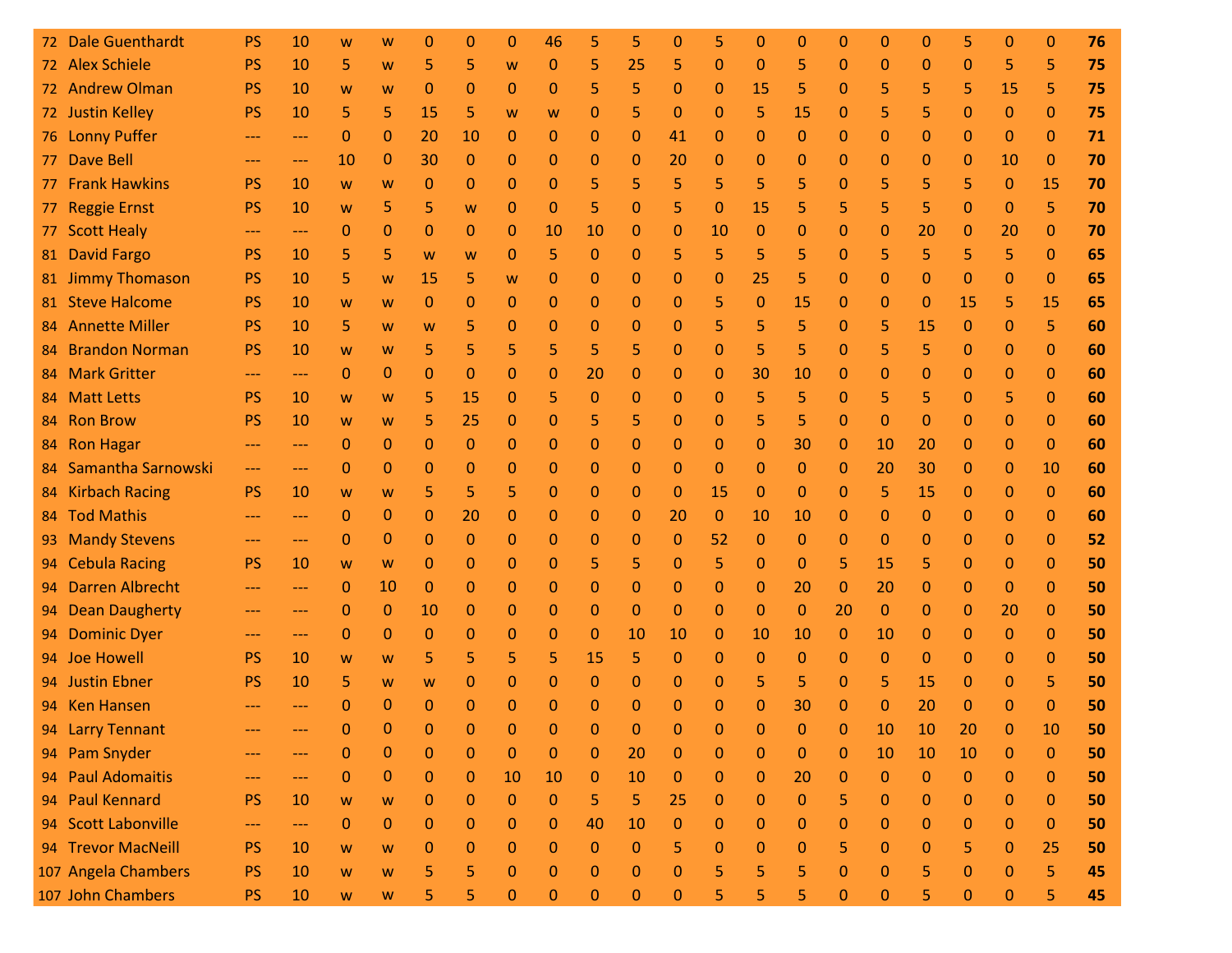| 107 Scott Stallings   | <b>PS</b>           | 10                | W                                                                                     | w                | O            | 5           | O            |              | O            | 0            | 0            | 0        | 15           | 15           |              |              |              | O            | 0            | 0            | 45 |
|-----------------------|---------------------|-------------------|---------------------------------------------------------------------------------------|------------------|--------------|-------------|--------------|--------------|--------------|--------------|--------------|----------|--------------|--------------|--------------|--------------|--------------|--------------|--------------|--------------|----|
| 110 Josh Kosiboski    | ---                 | $---$             | 0                                                                                     | 0                | $\mathbf 0$  | 41          | 0            | 0            | $\mathbf 0$  | 0            | 0            | $\Omega$ | $\Omega$     | 0            | $\mathbf 0$  | $\mathbf 0$  | 0            | 0            | $\Omega$     | $\mathbf 0$  | 41 |
| 111 David Mullins     | $\qquad \qquad - -$ | $---$             | 0                                                                                     | 0                | 0            | 0           | 0            | 0            | 0            | 10           | 0            | 0        | 30           | 0            | 0            | 0            | 0            | 0            | $\mathbf{0}$ | $\mathbf 0$  | 40 |
| 111 Dylan Brow        | <b>PS</b>           | 10                | W                                                                                     | W                | 5            | 5           | 0            | 0            | 5            | 5            | 0            | $\Omega$ | 5            | 5            | $\mathbf 0$  | 0            | 0            | 0            | $\Omega$     | $\mathbf 0$  | 40 |
| 111 Ethan Poynor      | ---                 | ---               | $\mathbf{0}$                                                                          | 0                | $\Omega$     | 20          | 10           | 0            | 0            | $\mathbf 0$  | 0            | $\Omega$ | $\mathbf{0}$ | 0            | 10           | $\Omega$     | $\Omega$     | $\Omega$     | $\Omega$     | $\mathbf{0}$ | 40 |
| 111 James Roberts     | $---$               | $\qquad \qquad -$ | $\mathbf 0$                                                                           | 0                | $\Omega$     | 0           | 0            | 20           | 0            | $\mathbf 0$  | 20           | 0        | $\mathbf 0$  | 0            | $\mathbf 0$  | $\mathbf 0$  | $\mathbf{0}$ | 0            | $\Omega$     | $\mathbf 0$  | 40 |
| 111 Jeff Heinig       | $---$               | $---$             | $\mathbf{0}$                                                                          | 30               | $\Omega$     | 0           | 0            | 0            | 0            | 0            | $\mathbf 0$  | $\Omega$ | $\mathbf 0$  | 0            | 0            | 10           | $\Omega$     | 0            | $\mathbf{0}$ | $\mathbf 0$  | 40 |
| 111 Joe Knockeart     | $---$               | $\qquad \qquad -$ | $\Omega$                                                                              | $\Omega$         | $\Omega$     | 0           | 0            | 0            | 0            | 20           | 0            | 0        | $\mathbf 0$  | 0            | 0            | 0            | 20           | 0            | $\Omega$     | $\mathbf 0$  | 40 |
| 111 John Sedlacek     | <b>PS</b>           | 10                | W                                                                                     | W                | 5            | 0           | 0            | 0            | 0            | $\Omega$     | 0            | $\Omega$ | 5            | 5            | 0            | 5            | 5            | $\Omega$     | $\Omega$     | 5            | 40 |
| 111 Kaid Brookshire   | ---                 | $---$             | $\mathbf{0}$                                                                          | 0                | $\mathbf{0}$ | 0           | 0            | 0            | 0            | 0            | 0            | 20       | $\mathbf 0$  | 0            | 0            | 0            | 0            | 0            | $\mathbf{0}$ | 20           | 40 |
| 111 Kris Hoffman      | <b>PS</b>           | 10                | W                                                                                     | W                | $\mathbf{0}$ | 0           | 0            | 5            | 0            | $\Omega$     | $\Omega$     | $\Omega$ | 15           | 5            | $\mathbf 0$  | $\Omega$     | $\Omega$     | 5            | $\mathbf{0}$ | $\mathbf{0}$ | 40 |
| 111 Pat Ney           | ---                 | ---               | 0                                                                                     | 0                | 0            | 0           | 0            | 0            | 0            | $\Omega$     | 0            | $\Omega$ | $\Omega$     | $\Omega$     | 0            | 40           | 0            | 0            | 0            | $\mathbf{0}$ | 40 |
| 111 Rodney Adams      | ---                 | $\qquad \qquad -$ | 0                                                                                     | 0                | $\Omega$     | 0           | 0            | 0            | 0            | 20           | 0            | 0        | $\mathbf 0$  | 20           | 0            | 0            | $\Omega$     | 0            | $\mathbf{0}$ | $\mathbf{0}$ | 40 |
| 111 Ronald Jay Melnik | ---                 | ---               | 0                                                                                     | 0                | 0            | 0           | 0            | 0            | 0            | 10           | 0            | 0        | 20           | 10           | 0            | 0            | 0            | 0            | $\mathbf{0}$ | $\mathbf 0$  | 40 |
| 123 Andrew Coffey     | $---$               | $---$             | 0                                                                                     | 0                | $\Omega$     | 30          | 0            | 0            | 0            | 0            | 0            | $\Omega$ | $\mathbf{0}$ | $\Omega$     | 0            | 0            | 0            | 0            | $\Omega$     | $\Omega$     | 30 |
| 123 Billy Meier       |                     | ---               | 0                                                                                     | 0                | $\mathbf{0}$ | 0           | 0            | 0            | 0            | 0            | 0            | 0        | 20           | 10           | 0            | 0            | 0            | 0            | $\mathbf{0}$ | $\mathbf{0}$ | 30 |
| 123 Chuck Melnik      | ---                 | $---$             | $\mathbf{0}$                                                                          | $\Omega$         | $\Omega$     | 0           | 0            | 0            | $\mathbf{0}$ | $\Omega$     | 0            | $\Omega$ | $\Omega$     | 30           | $\mathbf 0$  | $\Omega$     | $\mathbf 0$  | $\Omega$     | $\Omega$     | $\mathbf{0}$ | 30 |
| 123 Craig Heiser      | ---                 | $---$             | 20                                                                                    | 0                | $\mathbf{0}$ | 0           | 0            | 0            | 0            | 0            | 0            | 10       | 0            | 0            | 0            | 0            | $\Omega$     | 0            | $\mathbf{0}$ | $\mathbf{0}$ | 30 |
| 123 David Remus       | $---$               | $\qquad \qquad -$ | $\mathbf{0}$                                                                          | 0                | $\Omega$     | 0           | 0            | 0            | 0            | 0            | 0            | $\Omega$ | $\mathbf 0$  | 0            | 0            | 0            | 30           | 0            | $\Omega$     | $\mathbf 0$  | 30 |
| 123 Don Heinzer Jr.   | $---$               | $\qquad \qquad -$ | 0                                                                                     | 0                | $\Omega$     | 0           | 0            | 0            | 0            | 30           | 0            | $\Omega$ | $\mathbf 0$  | $\Omega$     | 0            | 0            | $\Omega$     | 0            | $\mathbf{0}$ | $\mathbf 0$  | 30 |
| 123 Gary Rentsman     | <b>PS</b>           | 10                | W                                                                                     | W                | 0            | 0           | 0            | 0            | 5            | 5            | 0            | $\Omega$ | 5            | 5            | 0            | 0            | 0            | 0            | $\Omega$     | $\mathbf 0$  | 30 |
| 123 Jason Rogers      |                     | ---               | $\mathbf{0}$                                                                          | 0                | $\mathbf{0}$ | 0           | 0            | 0            | 0            | 0            | 0            | $\Omega$ | 20           | 10           | 0            | 0            | $\mathbf{0}$ | 0            | $\mathbf{0}$ | $\mathbf{0}$ | 30 |
| 123 Jeff Green        |                     | ---               | 0                                                                                     | 0                | $\mathbf{0}$ | 0           | 0            | 0            | 0            | 0            | 0            | $\Omega$ | 10           | 20           | 0            | 0            | $\mathbf{0}$ | 0            | $\mathbf{0}$ | $\mathbf{0}$ | 30 |
| 123 John Mackie       | <b>PS</b>           | 10                | 5                                                                                     | W                | 5            | 5           | W            | 0            | 5            | 0            | $\Omega$     | $\Omega$ | $\mathbf 0$  | 0            | 0            | 0            | $\Omega$     | 0            | $\mathbf{0}$ | $\mathbf{0}$ | 30 |
| 123 Kevin Green       | ---                 | ---               | 0                                                                                     | 0                | 20           | 0           | 0            | 0            | 0            | 0            | 0            | 10       | 0            | 0            | 0            | 0            | 0            | 0            | $\mathbf{0}$ | 0            | 30 |
| 123 Mike Kane         |                     | $---$             | 0                                                                                     | 0                | $\Omega$     | $\Omega$    | 0            | 0            | 0            | 0            | 0            | $\Omega$ | $\mathbf{0}$ | 0            | $\Omega$     | 0            | 0            | 0            | $\mathbf{0}$ | 30           | 30 |
| 123 Rylan Clarke      |                     | ---               | 0                                                                                     | 0                | 0            | 0           | 0            | 0            | 0            | 10           | 0            | 0        | 0            | $\Omega$     | 20           | $\mathbf{0}$ | 0            | 0            | $\mathbf{0}$ | $\mathbf{0}$ | 30 |
| 123 Tyler Nelkin      |                     | ---               | $\Omega$                                                                              | 0                | $\Omega$     | 0           | 0            | 0            | 0            | $\mathbf{0}$ | 0            | $\Omega$ | 10           | 10           | 0            | 10           | 0            | 0            | $\Omega$     | 0            | 30 |
| 137 Craig Shaver      | 5/25                | 10                | W                                                                                     | W                | O            | 5           | 0            | 0            |              | 5            | 0            | 0        | 0            | O            | 0            |              | O            | 0            | O            | $\Omega$     | 25 |
| 137 Harold Murphy     | <b>PS</b>           | 10                | W                                                                                     | <b>W</b>         |              |             | 0            |              |              |              |              |          |              |              | $\mathbf{0}$ |              |              |              |              | $\mathbf{0}$ | 25 |
| 139 Alex Brummel      | ---                 | ---               | 0                                                                                     | 0                | $\mathbf 0$  | 0           | 0            | 0            | $\mathbf 0$  | $\mathbf 0$  | $\mathbf 0$  | 0        | $\mathbf 0$  | 20           | 0            | $\mathbf 0$  | 0            | $\mathbf{0}$ | $\mathbf{0}$ | $\bf{0}$     | 20 |
| 139 Allen Green       | $---$               | $---$             | 0                                                                                     | $\bf 0$          | $\mathbf{0}$ | $\pmb{0}$   | $\mathbf{0}$ | $\mathbf{0}$ | 20           | $\mathbf 0$  | $\pmb{0}$    | 0        | $\mathbf{0}$ | $\mathbf{0}$ | $\mathbf{0}$ | $\pmb{0}$    | $\mathbf 0$  | $\mathbf{0}$ | $\mathbf{0}$ | $\mathbf{0}$ | 20 |
| 139 Andrew Hensley    | ---                 | ---               | $\mathbf{0}$                                                                          | 0                | 20           | $\mathbf 0$ | 0            | 0            | $\mathbf 0$  | 0            | $\mathbf{0}$ | 0        | $\mathbf{0}$ | $\mathbf{0}$ | 0            | $\mathbf 0$  | $\mathbf 0$  | $\mathbf 0$  | 0            | $\bf{0}$     | 20 |
| 139 Ben Dyer          |                     | ---               | 0                                                                                     | 0                | $\pmb{0}$    | 0           | 0            | 0            | $\mathbf 0$  | 0            | $\mathbf 0$  | 0        | $\mathbf{0}$ | 10           | 0            | $\mathbf 0$  | $\mathbf 0$  | 0            | $\mathbf{0}$ | 10           | 20 |
| 139 Ed Peffer         | ---                 | ---               | 0                                                                                     | 10               | $\mathbf 0$  | 0           | 0            | 0            | $\mathbf 0$  | 0            | $\mathbf 0$  | 10       | $\mathbf{0}$ | 0            | 0            | $\mathbf 0$  | $\mathbf{0}$ | $\mathbf 0$  | 0            | $\mathbf{0}$ | 20 |
| 139 Harold Habian     | ---                 | ---               | $\mathbf{0}$                                                                          | $\boldsymbol{0}$ | $\mathbf 0$  | 0           | 0            | $\mathbf{0}$ | 0            | 0            | 0            | 0        | $\mathbf{0}$ | 10           | 0            | $\mathbf{0}$ | 10           | $\mathbf{0}$ | 0            | $\bf{0}$     | 20 |
| 139 Jason Whitten     | <b>PS</b>           | 10                | $\mathsf{W}% _{T}=\mathsf{W}_{T}\!\left( a,b\right) ,\ \mathsf{W}_{T}=\mathsf{W}_{T}$ | W                | 5            | 5           | 0            | $\mathbf{0}$ | 0            | 0            | 0            | 0        | $\mathbf 0$  | $\pmb{0}$    | $\pmb{0}$    | $\pmb{0}$    | $\mathbf 0$  | 0            | 0            | $\mathbf{0}$ | 20 |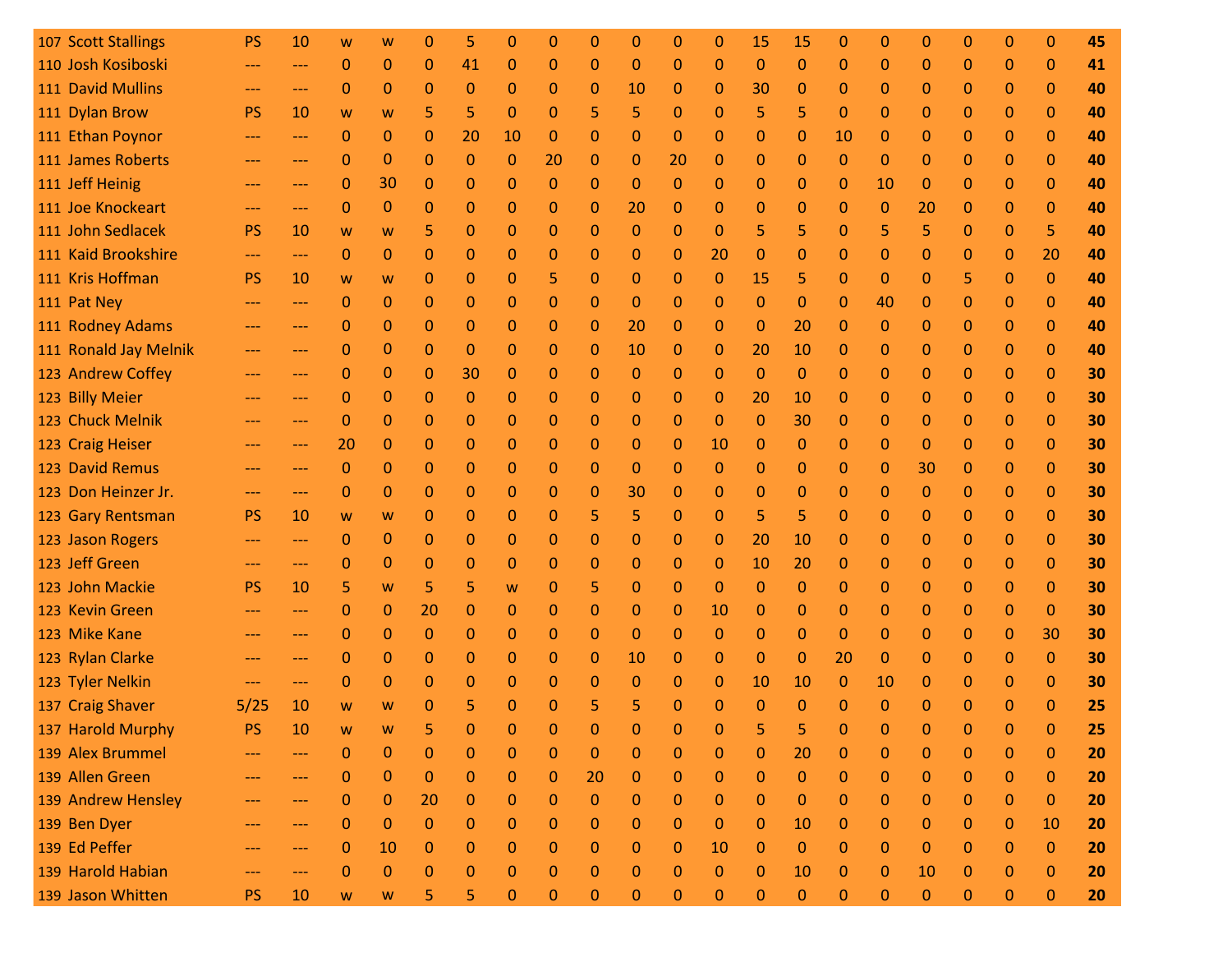| 139 Jerry Wheaton   |                     |       | 0            | 0            | 0            | O            | Ω              | 0            | 0            | O            | 0            | 0            | 0            | 0            | 0            | O              | O            | 0                | 0                | 20           | 20 |
|---------------------|---------------------|-------|--------------|--------------|--------------|--------------|----------------|--------------|--------------|--------------|--------------|--------------|--------------|--------------|--------------|----------------|--------------|------------------|------------------|--------------|----|
| 139 John Lavere     | ---                 | $---$ | 0            | 0            | $\Omega$     | 10           | 0              | 0            | 10           | 0            | $\mathbf{0}$ | $\Omega$     | $\Omega$     | $\Omega$     | 0            | $\Omega$       | $\mathbf 0$  | 0                | 0                | $\mathbf{0}$ | 20 |
| 139 Kevin Dean      | $\qquad \qquad - -$ | $---$ | 0            | 0            | 0            | 0            | 0              | 0            | $\mathbf 0$  | 0            | $\mathbf{0}$ | 0            | 0            | 0            | 0            | $\mathbf{0}$   | 10           | 10               | 0                | $\mathbf{0}$ | 20 |
| 139 Kim Phillips    | <b>PS</b>           | 10    | W            | W            | 0            | 0            | 0              | 0            | 0            | 0            | $\mathbf{0}$ | $\Omega$     | 5            | 5            | 0            | 0              | $\mathbf 0$  | 0                | 0                | $\mathbf{0}$ | 20 |
| 139 LeAnna Sorensen | <b>PS</b>           | 10    | W            | 5            | W            | 0            | 0              | 0            | 0            | 0            | $\Omega$     | 0            | $\mathbf{0}$ | $\Omega$     | 5            | $\Omega$       | $\mathbf{0}$ | 0                | 0                | $\Omega$     | 20 |
| 139 Pam Henschel    | <b>PS</b>           | 10    | W            | W            | 5            | 5            | 0              | 0            | 0            | 0            | 0            | 0            | $\mathbf{0}$ | 0            | 0            | 0              | 0            | 0                | $\Omega$         | $\Omega$     | 20 |
| 139 Rob Cerny       | <b>PS</b>           | 10    | W            | W            | 5            | 5            | 0              | 0            | 0            | 0            | $\mathbf{0}$ | $\Omega$     | $\Omega$     | $\Omega$     | 0            | $\Omega$       | $\mathbf{0}$ | 0                | 0                | $\mathbf{0}$ | 20 |
| 139 Rod Gamache     | ---                 | $---$ | 0            | 0            | $\Omega$     | 0            | 0              | 0            | 0            | 0            | 0            | 20           | $\mathbf{0}$ | 0            | 0            | 0              | 0            | 0                | 0                | $\Omega$     | 20 |
| 139 Rodger Smit     | ---                 | ---   | $\mathbf{0}$ | 0            | $\mathbf 0$  | 0            | 0              | $\mathbf{0}$ | 0            | 0            | $\Omega$     | $\Omega$     | 20           | $\Omega$     | 0            | $\Omega$       | $\mathbf 0$  | 0                | $\Omega$         | $\Omega$     | 20 |
| 139 Scott Dankert   | <b>PS</b>           | 10    | W            | W            | 0            | 0            | 0              | 0            | 0            | 0            | $\mathbf{0}$ | $\Omega$     | 5            | 5            | 0            | 0              | $\mathbf 0$  | 0                | 0                | $\mathbf{0}$ | 20 |
| 139 Steve Milliman  | $---$               | $---$ | $\mathbf{0}$ | 0            | $\mathbf{0}$ | 0            | 0              | 0            | 0            | 0            | $\Omega$     | $\mathbf{0}$ | $\mathbf{0}$ | $\Omega$     | $\mathbf{0}$ | 0              | 0            | 20               | 0                | $\mathbf{0}$ | 20 |
| 139 Steve Tennant   | ---                 | ---   | 0            | 0            | $\mathbf{0}$ | 0            | 0              | 0            | 0            | 0            | 0            | 0            | $\Omega$     | 0            | 0            | $\Omega$       | 20           | 0                | 0                | $\mathbf{0}$ | 20 |
| 158 Chris Tengdin   | <b>PS</b>           | 10    | 5            | W            | W            | 0            | 0              | 0            | 0            | 0            | $\Omega$     | $\mathbf{0}$ | $\mathbf{0}$ | $\Omega$     | 0            | 0              | $\mathbf{0}$ | 0                | 0                | $\Omega$     | 15 |
| 158 Adam Doe        | ---                 | ---   | 0            | 0            | 0            | 10           | 0              | 0            | 0            | 0            | 0            | 0            | 0            | 0            | 0            | 0              | 0            | 0                | 0                | $\Omega$     | 10 |
| 158 Al McChesney    | ---                 | $---$ | 0            | 0            | $\mathbf{0}$ | 0            | 0              | 0            | 0            | 0            | $\Omega$     | $\Omega$     | $\mathbf{0}$ | $\Omega$     | 0            | 0              | $\mathbf{0}$ | 0                | 0                | 10           | 10 |
| 158 Bruce Rischer   | ---                 | ---   | 0            | 0            | 0            | 0            | 0              | 0            | $\mathbf{0}$ | 0            | 0            | 0            | $\mathbf{0}$ | 10           | 0            | $\Omega$       | 0            | 0                | 0                | $\Omega$     | 10 |
| 158 Chris Roth      | $---$               | $---$ | 0            | 0            | $\Omega$     | 0            | 0              | $\mathbf{0}$ | 10           | $\mathbf{0}$ | 0            | $\Omega$     | $\Omega$     | $\Omega$     | 0            | 0              | 0            | 0                | $\Omega$         | $\Omega$     | 10 |
| 158 Dale Mardlin    | ---                 | $---$ | 0            | 0            | $\mathbf{0}$ | 0            | 0              | 0            | 10           | 0            | $\mathbf{0}$ | $\Omega$     | $\mathbf{0}$ | $\Omega$     | 0            | $\Omega$       | $\mathbf{0}$ | 0                | $\Omega$         | $\Omega$     | 10 |
| 158 Dan Bryeans     | ---                 | $---$ | 0            | 0            | $\mathbf 0$  | 0            | 0              | 0            | 0            | 0            | $\mathbf{0}$ | $\Omega$     | $\mathbf{0}$ | 10           | 0            | 0              | 0            | 0                | 0                | $\Omega$     | 10 |
| 158 Dan Gorby       |                     | $---$ | 0            | 0            | $\mathbf 0$  | 0            | 0              | 0            | 0            | 0            | $\Omega$     | $\Omega$     | 10           | $\Omega$     | $\mathbf 0$  | $\Omega$       | 0            | 0                | 0                | $\Omega$     | 10 |
| 158 Duane Alexander | $---$               | $---$ | 0            | 0            | $\Omega$     | 0            | 0              | 0            | 0            | 0            | $\mathbf{0}$ | 0            | $\mathbf{0}$ | 0            | 0            | 10             | 0            | 0                | $\Omega$         | $\Omega$     | 10 |
| 158 Jamie Ritsema   | $---$               | $---$ | 0            | 0            | $\mathbf{0}$ | 0            | 0              | 0            | 0            | 0            | 10           | $\Omega$     | $\mathbf{0}$ | $\Omega$     | 0            | $\Omega$       | 0            | 0                | 0                | $\Omega$     | 10 |
| 158 Jason Mikula    |                     | ---   | 0            | 0            | $\mathbf 0$  | 0            | 0              | 0            | 0            | 0            | $\Omega$     | $\mathbf{0}$ | $\mathbf{0}$ | 10           | 0            | 0              | 0            | 0                | 0                | $\Omega$     | 10 |
| 158 Jim Ebner       | ---                 | $---$ | $\mathbf 0$  | 0            | $\Omega$     | 0            | 0              | 0            | 0            | 0            | $\Omega$     | $\mathbf{0}$ | 10           | $\Omega$     | 0            | 0              | 0            | 0                | 0                | $\Omega$     | 10 |
| 158 Jim Stoll       | ---                 | ---   | 0            | 0            | 0            | 0            | 0              | 0            | 0            | 0            | 0            | $\Omega$     | $\mathbf{0}$ | 0            | 0            | 0              | 0            | 0                | <b>10</b>        | $\Omega$     | 10 |
| 158 Joe Smith       |                     | $---$ | 0            | 0            | $\Omega$     | 0            | 0              | 0            | 0            | 0            | $\Omega$     | $\Omega$     | $\mathbf{0}$ | 0            | 0            | 0              | 0            | 0                | 10               | $\mathbf{0}$ | 10 |
| 158 Lewis Robertson |                     | ---   | 0            | 0            | $\mathbf{0}$ | 10           | 0              | 0            | 0            | 0            | 0            | 0            | 0            | 0            | 0            | 0              | 0            | 0                | 0                | $\mathbf{0}$ | 10 |
| 158 Mark Miller     |                     | $---$ | 0            | 0            | 10           | 0            | 0              | 0            | 0            | 0            | 0            | 0            | $\mathbf 0$  | $\Omega$     | 0            | $\Omega$       | 0            | 0                | $\Omega$         | $\Omega$     | 10 |
| 158 Michael Rondeau |                     |       | 0            | 0            | 0            | 0            | o              | 0            | O            | 0            | 0            | n            | $\Omega$     | O            | 0            |                | O            | 10               | 0                | 0            | 10 |
| 158 Pete Lamb       |                     |       | 0            | $\Omega$     | $\mathbf{0}$ | $\mathbf{0}$ | $\mathbf{0}$   | $\Omega$     |              |              |              |              |              | $\mathbf{0}$ | $\mathbf{0}$ | $\mathbf{0}$   | $\mathbf{0}$ | 10               | 0                | 0            | 10 |
| 158 Roger Reed      |                     |       | 0            | 0            | $\mathbf 0$  | 0            | 0              | $\Omega$     | $\Omega$     | $\Omega$     | $\mathbf{0}$ | $\Omega$     | $\mathbf{0}$ | $\Omega$     | 0            | $\Omega$       | $\Omega$     | $\mathbf{0}$     | $\Omega$         | 10           | 10 |
| 158 Ron Melnik      | ---                 | $---$ | 0            | $\pmb{0}$    | $\bf 0$      | $\pmb{0}$    | $\overline{0}$ | $\mathbf 0$  | $\mathbf{0}$ | 10           | $\mathbf{0}$ | $\mathbf{0}$ | $\bf 0$      | $\mathbf{0}$ | $\mathbf{0}$ | $\overline{0}$ | $\bf 0$      | $\boldsymbol{0}$ | 0                | $\mathbf{0}$ | 10 |
| 158 Rory Vick       |                     | ---   | 0            | 0            | $\mathbf{0}$ | $\mathbf{0}$ | $\mathbf{0}$   | $\mathbf{0}$ | $\mathbf{0}$ | $\Omega$     | $\mathbf{0}$ | $\mathbf{0}$ | $\mathbf{0}$ | $\Omega$     | $\mathbf{0}$ | $\mathbf{0}$   | 10           | $\mathbf{0}$     | 0                | $\mathbf{0}$ | 10 |
| 158 Ryan Carlson    |                     | ---   | 0            | 0            | $\mathbf 0$  | 0            | 0              | 0            | $\theta$     | 0            | 0            | 0            | $\mathbf{0}$ | $\mathbf{0}$ | 0            | $\mathbf{0}$   | $\mathbf{0}$ | 0                | $\mathbf{0}$     | 10           | 10 |
| 158 Scott Wakeman   | ---                 | ---   | 0            | 0            | $\mathbf{0}$ | 0            | $\mathbf{0}$   | $\mathbf{0}$ | 10           | 0            | 0            | $\mathbf{0}$ | $\bf 0$      | $\mathbf{0}$ | $\mathbf{0}$ | $\mathbf{0}$   | $\mathbf{0}$ | $\mathbf{0}$     | 0                | $\mathbf{0}$ | 10 |
| 158 Stacey Bigelow  |                     | ---   | 0            | 0            | $\Omega$     | $\mathbf{0}$ | 0              | $\Omega$     | $\Omega$     | $\Omega$     | 0            | $\Omega$     | $\mathbf{0}$ | 10           | $\mathbf{0}$ | $\Omega$       | $\mathbf{0}$ | $\Omega$         | $\Omega$         | $\mathbf{0}$ | 10 |
| 158 Steve Swanchara |                     | ---   | 0            | $\mathbf{0}$ | $\pmb{0}$    | $\pmb{0}$    | 0              | $\pmb{0}$    | $\pmb{0}$    | $\pmb{0}$    | $\pmb{0}$    | $\pmb{0}$    | $\pmb{0}$    | $\pmb{0}$    | $\pmb{0}$    | $\pmb{0}$      | 10           | 0                | $\boldsymbol{0}$ | $\pmb{0}$    | 10 |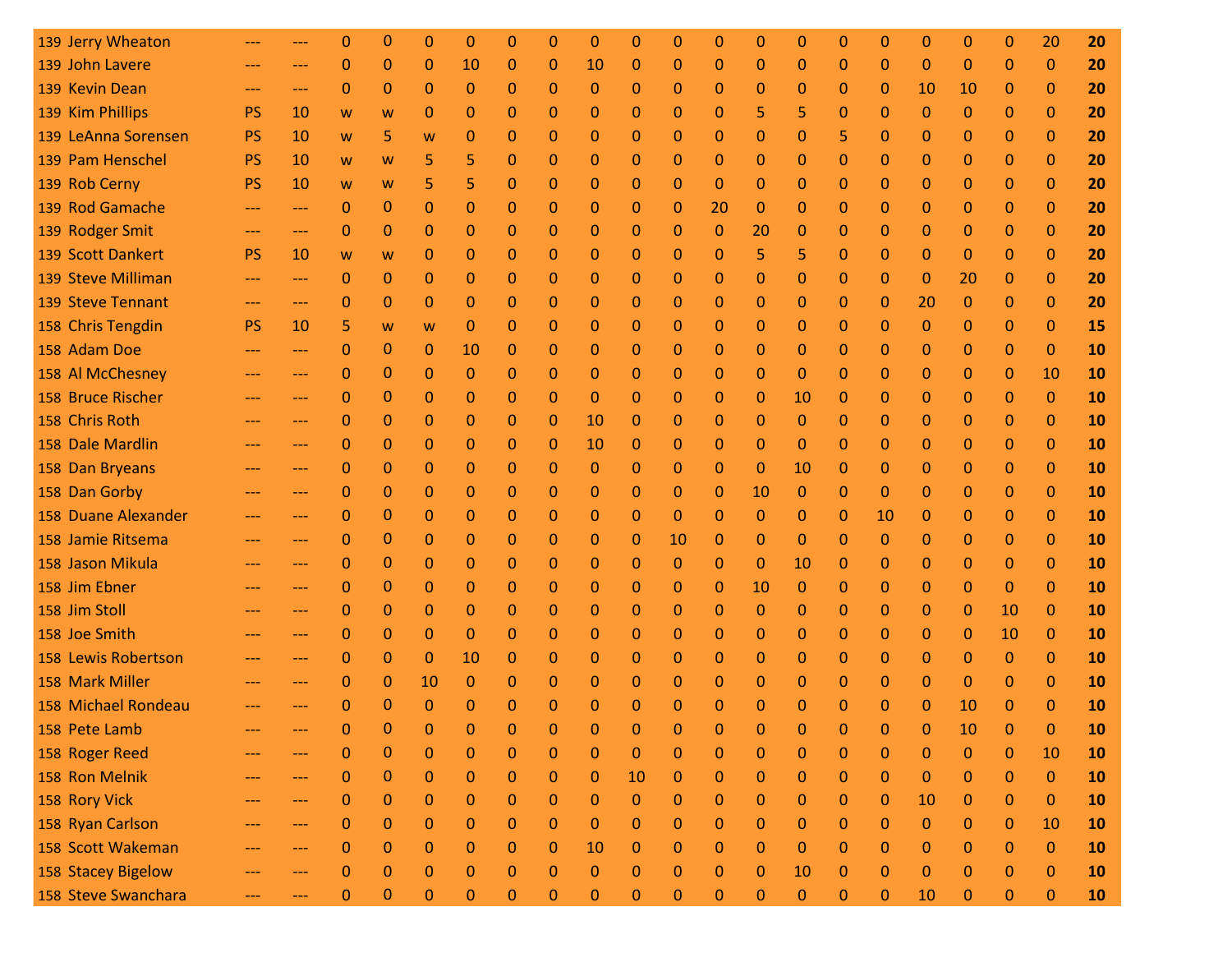| 158 Steve Wheaton   |                            |             |                                              |  |  |           |                                              | 0 0 0 0 0 0 0 0 0 0 0 0 0 0 0 0 0 0 10 |  |     |                                                 |                                              |                   |
|---------------------|----------------------------|-------------|----------------------------------------------|--|--|-----------|----------------------------------------------|----------------------------------------|--|-----|-------------------------------------------------|----------------------------------------------|-------------------|
| 158 Tessa Leveille  | $\sqrt{1-\frac{1}{2}}$ 0 0 |             | $\begin{array}{ccc} & 0 & 0 \end{array}$     |  |  |           |                                              | 0 0 0 0 0 0 0 10 0 0 0 0               |  |     | $\begin{array}{ccc} & & 0 & & 0 \\ \end{array}$ |                                              | $\sqrt{10}$       |
| 158 Tim Hewett      | $-$ 0 0                    |             | $\begin{array}{ccc} & & 0 & & 0 \end{array}$ |  |  |           |                                              | 0 0 0 0 0 10 0 0 0 0 0 0               |  |     |                                                 | $\begin{array}{cccc} 0 & 0 & 10 \end{array}$ |                   |
| 158 Trey Goodsen    | $-$ 0 0                    |             | $0\quad 0$                                   |  |  | 0 0 0 0 0 | $\begin{array}{ccc} & & 0 & & 0 \end{array}$ | 0 0 0 10                               |  | - 0 | $0\quad 0$                                      |                                              | $\blacksquare$ 10 |
| 158 Zachary Dankert |                            | $0 \quad 0$ |                                              |  |  |           |                                              | 0 0 0 0 0 0 0 0 0 10 0 0 0 0 0 0       |  |     |                                                 |                                              | 10 <sup>°</sup>   |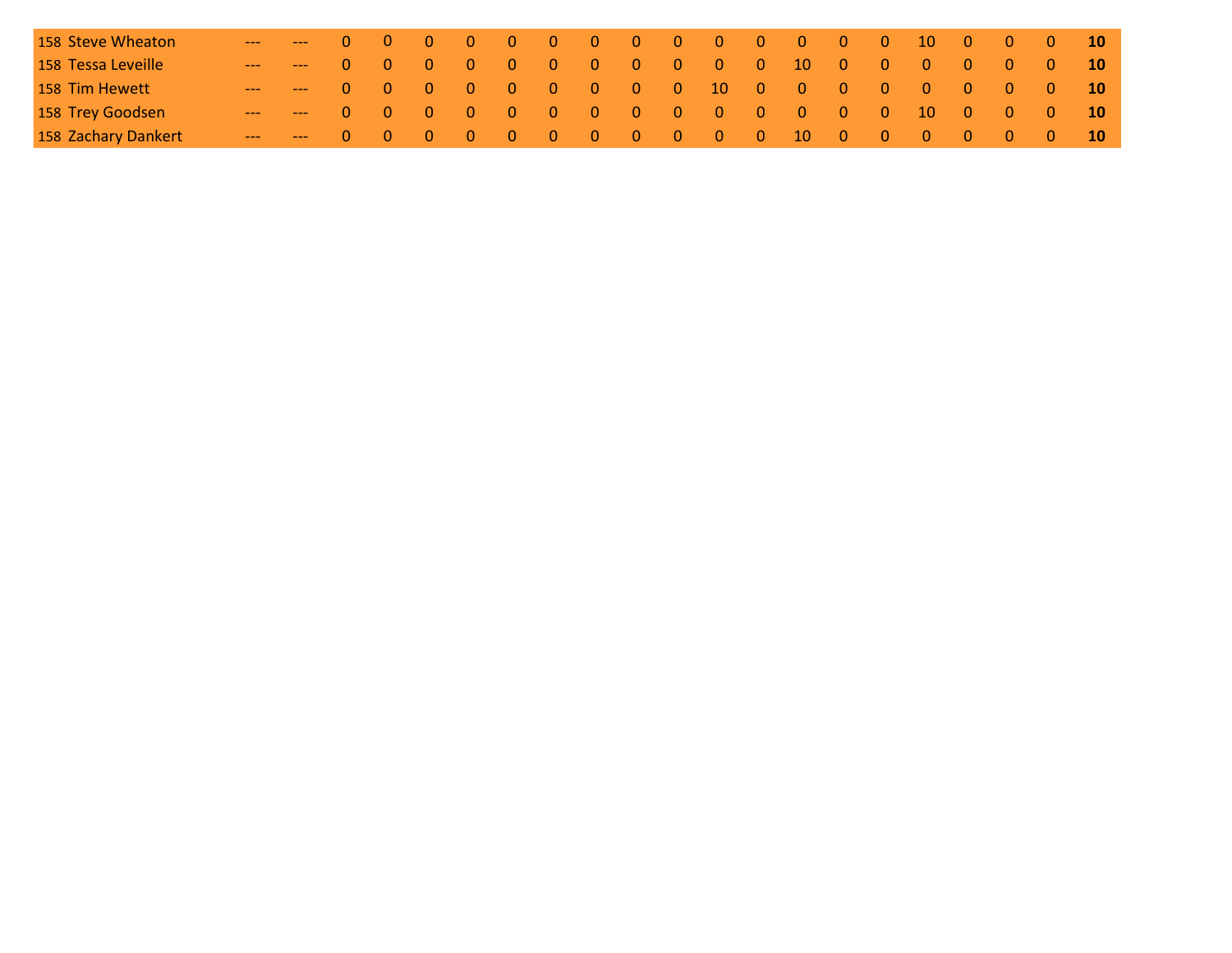| <b>"ORTHERN</b>    | <b>2019 TNT Well Services Points Series</b><br><b>Thirlby Automotive ADVANCED JUNIOR Class</b> |                 |          |     |           |                     |          |          |          |                                                           |          |              |                 |          |              |    |     |          |          |          |      |              |
|--------------------|------------------------------------------------------------------------------------------------|-----------------|----------|-----|-----------|---------------------|----------|----------|----------|-----------------------------------------------------------|----------|--------------|-----------------|----------|--------------|----|-----|----------|----------|----------|------|--------------|
|                    |                                                                                                | Date Bonus 5/4  |          | 8/9 |           | $5/25$ $5/26$ $6/7$ |          | 6/8      |          | 6/21 6/22 7/6 9/28 7/25 7/26 8/2 8/10 8/22 8/23 8/31 9/14 |          |              |                 |          |              |    |     |          |          |          | 9/20 | <b>Total</b> |
| 1 John Root        | PS.                                                                                            | 10              | wp.      | 28  | <b>WD</b> | -27                 | 16       |          |          |                                                           | 27       | 5.           | 6               | 16       | 5            | 27 | -27 | 16       | 27       | 38       | 39   | 329          |
| 2 Cody Marlatt     | PS.                                                                                            | 10              | 6.       | 17  | 27        | 16                  | 38       | 38       | 28       | wp.                                                       | wp.      | 16           | Ь.              | 5.       | 38           |    | 5.  | 5.       | 5.       | 5.       | 28   | 297          |
| 3 Isaac Mikus      | PS.                                                                                            | 10              | 28       | W   | 16        | 5.                  | 5.       | 27       | W        | 5.                                                        | 16       | 5.           | 5.              | 27       | 5            | 16 | 16  | 5.       | 38       | 27       | 5.   | 261          |
| 4 Hunter Sanford   | PS.                                                                                            | 10              | 5.       | 6.  | 16        | 38                  | 5.       | 5.       | 6.       | 17                                                        | 38       | W            | 5.              | 5.       | 16           |    | 5.  | 5.       | 5.       | W        | 5.   | 197          |
| 5 Ben Lauber       | PS.                                                                                            | 10              | 17       | ы   | 38        | 5.                  | 5.       | 5.       | 17       | 6.                                                        | W        | 5.           | W               | $\Omega$ | 27           |    | 5.  | 5.       | 5.       | 16       | 16   | 192          |
| 6 Hunter Cesaro    | PS.                                                                                            | 10              | <b>W</b> | W   | 0         | 0                   | $\Omega$ | $\Omega$ | $\Omega$ | 28                                                        | $\Omega$ | $\mathbf{0}$ | 28              | 38       | $\mathbf{0}$ | 38 | 5.  | 27       | $\Omega$ | $\Omega$ | 5.   | 179          |
| 7 Leah Helsel      | PS.                                                                                            | 10 <sup>1</sup> | <b>W</b> | 6.  | 5         | 5.                  | 27       | 16       | W        | $\Omega$                                                  | 5.       | 38           | 5.              | 5.       | $\Omega$     | 5. |     | $\Omega$ | 16       | $\Omega$ |      | 143          |
| 8 Emily Montgomery |                                                                                                |                 |          |     |           |                     |          |          |          | 0                                                         |          | 22           | 12 <sup>1</sup> |          |              |    | 33  | 33       |          |          |      | <b>100</b>   |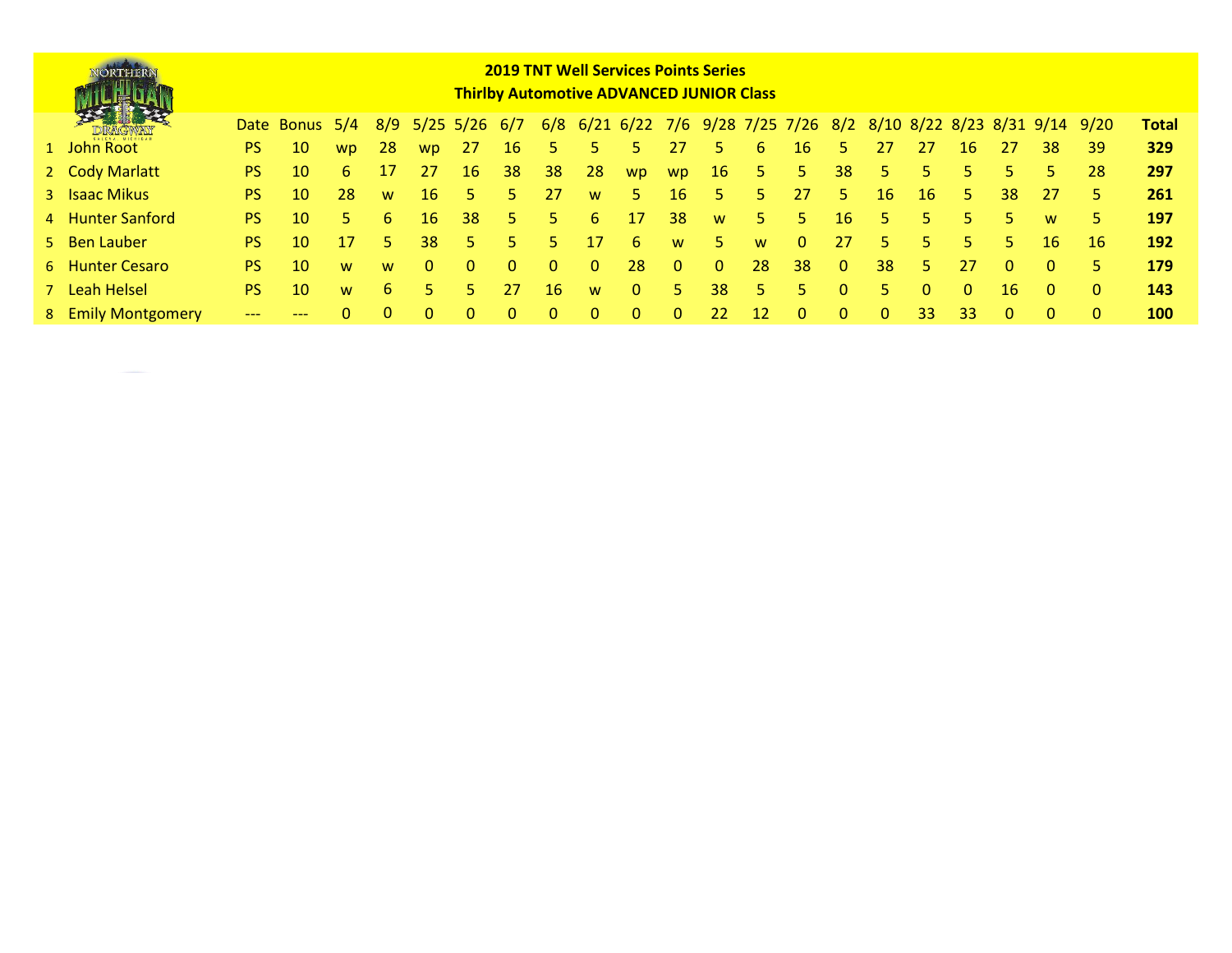## **2019 TNT Well Services Points Series Auto Body Complete MINI JUNIOR Class**

NORTHERN

|   | 天津縣<br>DRAGWAY       |           | Date Bonus | 5/4 | 8/9      |          | $5/25$ 5/26  | 6/7 | 6/8      | 6/21         | 6/22 | 7/6         | $9/28$ 7/25 7/26 |    |              | 8/2      | $8/10$ $8/22$ $8/23$ |              |          | 8/31         | 9/14 | 9/20     | Total |
|---|----------------------|-----------|------------|-----|----------|----------|--------------|-----|----------|--------------|------|-------------|------------------|----|--------------|----------|----------------------|--------------|----------|--------------|------|----------|-------|
|   | 1 Jesse Persinger    | <b>PS</b> | 10         | 17  | 48       | 16       | wp           | 27  | 27       | 37           | wp   | 15          | 26               | 5  | 5            | 48       | 37                   | 5            | 5        | 15           | 48   | 49       | 440   |
|   | Ean Guenthardt       | <b>PS</b> | 10         | W   | 15       | 27       | 15           | W   | 16       | 0            | 0    | 5           | 48               | 38 | 48           | 37       | 5                    | 15           | 48       | 5            | 37   | 26       | 395   |
| 3 | Hannah Moore         | <b>PS</b> | 10         | 28  | 37       | wp       | wp           | 16  | 5        | 15           | 5    | 48          | 15               | 5  | 15           | 5        | 48                   | 5            | 5        | 15           | 26   | 6        | 309   |
|   | 4 Ann Cerka          | <b>PS</b> | 10         | 6   | W        | 5        | 37           | W   | 5        | 5            | 26   | 5           | 5                | 5  | 5.           | 15       | 15                   | 48           | 37       | 5            | 5    | 15       | 254   |
|   | 5 Toby Helsel        | <b>PS</b> | 10         | W   | 26       | 37       | 26           | 38  | 38       | W            | 0    |             | 37               | 5  | 5            | 0        | 15                   | $\Omega$     | 0        | 5            | 0    | 0        | 247   |
|   | 6 Jakob Wicinski     | <b>PS</b> | 10         | 6   | wp       | 16       | 48           | wp  | 5        | 5            | 5    | 5           | 5                | 5  | 37           | 26       | 5                    | 5.           | 5        | 37           | 5    | 6        | 236   |
|   | Lexie Sanford        | <b>PS</b> | 10         | W   | W        | 5        | 15           | 5   | 5        | 15           | 5    | 5           | 0                | 27 | 5            | 5        | 0                    | 5.           | 15       | 26           | 0    | 15       | 163   |
|   | 8 Cheyenne Martin    | <b>PS</b> | 10         | 5   | 5        | W        | W            |     | 5        | 5            |      | 0           | 15               | 16 | 26           | 5        |                      | 5            | 5        | 0            | 0    | 5.       | 122   |
|   | 9 Ryder Girven       | $---$     |            | 0   | $\Omega$ | $\Omega$ | 0            | 0   | 0        | 43           | 43   | $\Omega$    | 0                | 0  | $\Omega$     | 0        | 0                    | 32           | $\Omega$ | 0            | 0    | 0        | 118   |
|   | 10 Harold Murphy     | <b>PS</b> | 10         | 5   | W        | 5        | 5            | W   | 0        | 5.           | 15   | $\Omega$    | 0                | 16 | 5            | 0        | $\Omega$             | 0            | 0        | 5            | 5    | 37       | 113   |
|   | 11 Damian Snow       | 7/6       | 10         | W   |          | W        | 0            | 0   | 0        | 0            | 10   | 26          | 5                | 0  | $\Omega$     | 5        | 5                    | 15           | 5        | 5            | 5    | 5        | 101   |
|   | 12 Wyatt Martin      | <b>PS</b> | 10         | 5   | 5        | W        | W            | 5   | 5        | 5.           | 5    | $\mathbf 0$ | 5                | 5. | 15           | 5        | 5                    | 5.           | 5        | 0            | 0    | 5.       | 90    |
|   | 13 Preston Bailey    | ---       |            | 0   | 0        | 0        | 0            |     | 0        | 0            | 0    | 32          | 0                |    | $\mathbf{0}$ | 0        | 0                    | 21           | 21       | 0            | 0    |          | 74    |
|   | 14 Shania Root       | <b>PS</b> | 10         | w   | W        | 0        | 0            | 0   | 0        | 5            | 37   | 5           | $\mathbf 0$      | 5  | 5            | 5        | $\mathbf 0$          | $\mathbf{0}$ | $\Omega$ | $\mathbf{0}$ | 0    | 0        | 72    |
|   | 15 Anders Reckow     | $---$     | ---        | 0   | $\Omega$ | $\Omega$ | $\mathbf{0}$ | 0   | 11       | $\mathbf{0}$ | 0    | $\Omega$    | 10               | 0  | $\mathbf{0}$ | 0        | $\Omega$             | 0            | $\Omega$ | 43           | 0    |          | 64    |
|   | 16 Nathaniel Cebula  |           |            |     | $\Omega$ | $\Omega$ | $\Omega$     | 0   | 0        | 21           | 0    | $\mathbf 0$ | $\Omega$         | 0  | $\Omega$     | 10       | 21                   | 0            | 10       | $\Omega$     | 0    | 0        | 62    |
|   | 17 Aiden Vasquez     | $---$     | ---        | 0   | 10       | $\Omega$ | 0            | 0   | $\Omega$ | $\mathbf 0$  | 0    | 10          | $\Omega$         | 0  | $\Omega$     | $\Omega$ | $\mathbf 0$          | 0            | $\Omega$ | $\Omega$     | 10   | 0        | 30    |
|   | 18 Mackenzie Marlatt | <b>PS</b> | 10         | 5   | W        | W        | 0            | 0   | 0        | $\mathbf{0}$ | 0    | $\mathbf 0$ | 0                | 0  | $\mathbf{0}$ | 0        | $\mathbf{0}$         | $\mathbf{0}$ | 0        | $\Omega$     | 0    |          | 15    |
|   | 19 Jayden McDonald   | $---$     |            |     | $\Omega$ | 0        | 0            |     | 0        | 0            |      | $\Omega$    | $\Omega$         |    |              | 0        | 0                    | 0            | $\Omega$ | 0            | 10   | $\Omega$ | 10    |

.